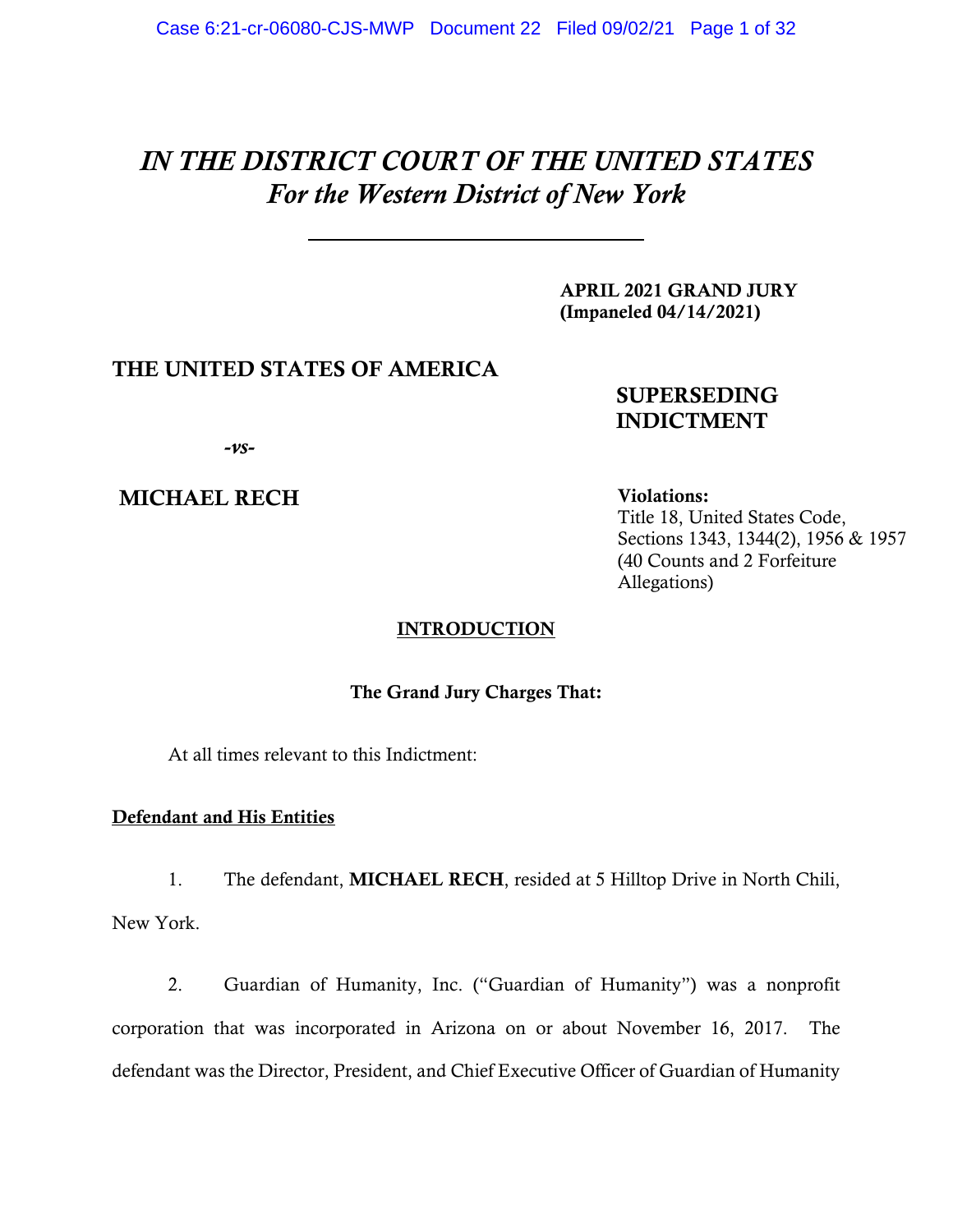# Case 6:21-cr-06080-CJS-MWP Document 22 Filed 09/02/21 Page 2 of 32

and controlled Guardian of Humanity's finances. Records from the Internal Revenue Service indicate that Guardian of Humanity did not have employees, and did not pay any wages in 2019 and 2020.

3. Eclipse Advisors, LLC ("Eclipse Advisors") was a limited liability company that was organized in Arizona on or about August 8, 2013. The defendant was the sole member of Eclipse Advisors and controlled Eclipse Advisors' finances. Records from the Internal Revenue Service indicate that Eclipse Advisors did not have employees, and did not pay any wages in 2019 and 2020.

#### Paycheck Protection Program

4. The Coronavirus Aid, Relief, and Economic Security Act ("CARES Act") was signed into law on March 27, 2020 and designed to provide emergency financial assistance to the millions of Americans who are suffering the economic effects caused by the COVID-19 pandemic.

5. One source of relief provided by the CARES Act was the authorization of up to \$349 billion in forgivable loans to small businesses for job retention and certain other expenses, through a program referred to as the Paycheck Protection Program ("PPP"). In or around April 2020, Congress authorized over \$300 billion in additional PPP funding.

6. To obtain a PPP loan, a qualifying business was required to submit a PPP loan application, which was signed by an authorized representative of the business. The PPP loan application required the business (through its authorized representative) to acknowledge the program rules and make certain affirmative certifications to be eligible to obtain the PPP loan.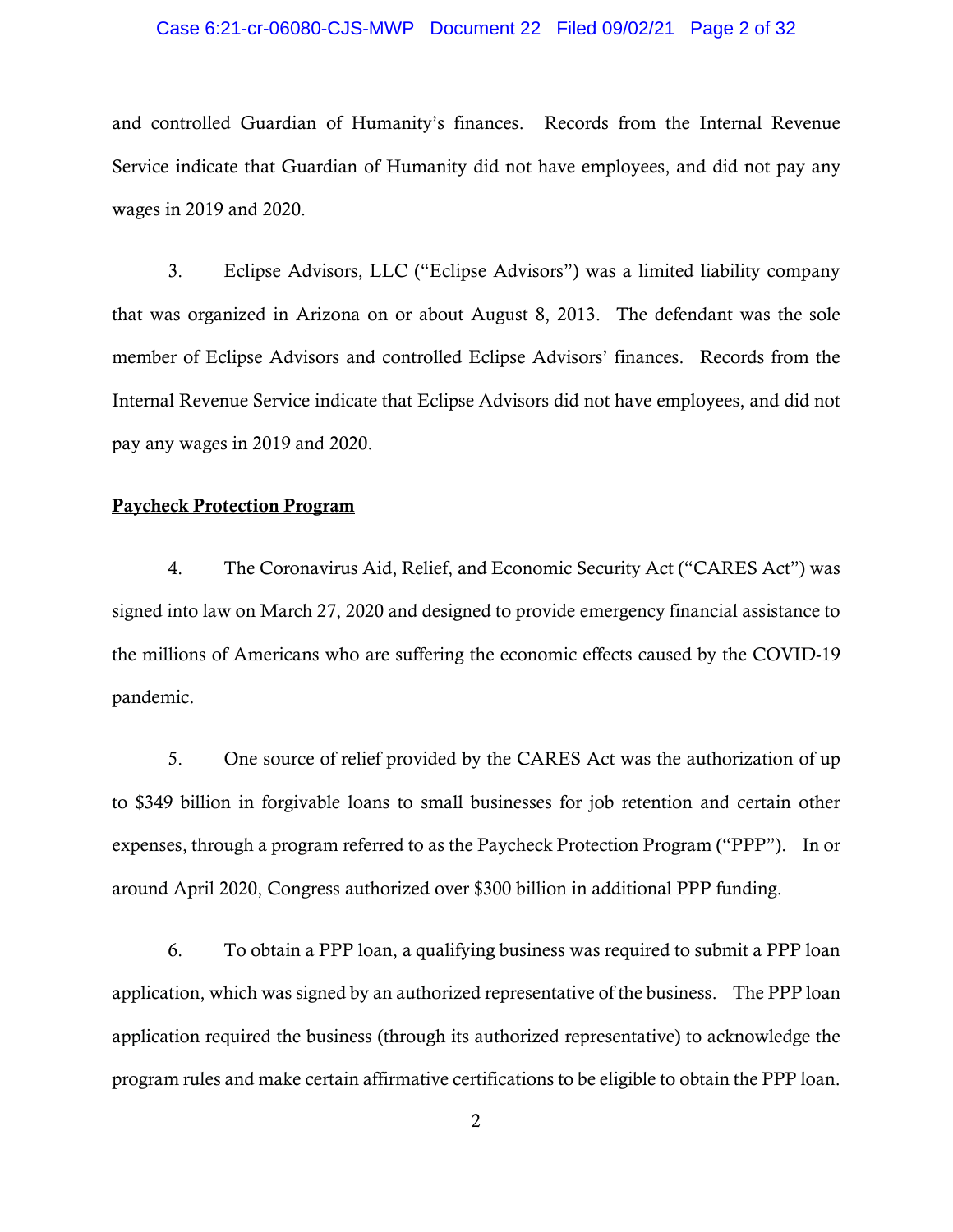#### Case 6:21-cr-06080-CJS-MWP Document 22 Filed 09/02/21 Page 3 of 32

One such certification required that the applicant (through its authorized representative) affirm that "[t]he [PPP loan] funds will be used to retain workers and maintain payroll or make mortgage payments, lease payments, and utility payments; I understand that if the funds are used for unauthorized purposes, the federal government may pursue criminal fraud charges."

7. In the PPP loan application, the small business (through its authorized representative) was required to also state, among other things, its (a) average monthly payroll expenses and (b) number of employees. The payroll expense figure was used to calculate the amount of money the small business is eligible to receive under the PPP. If the small business had no payroll expenses, then it was not entitled to a PPP loan.

8. After a PPP loan application was received and processed by a participating financial institution, it was transmitted for further review to the Small Business Administration ("SBA") to assess the applicant's eligibility. If a PPP loan application was approved, the participating financial institution funded the PPP loan using its own monies, which were 100% guaranteed by the SBA. Data from the application, including information about the applicant, the applicant's payroll expenses, and the total amount of the loan was transmitted by the participating financial institution to the SBA when processing the loan.

9. PPP loan proceeds were required to be used by the business on certain permissible expenses to include payroll costs, interest on mortgages, rent, and utilities. The PPP allowed the interest and principal on the PPP loan to be entirely forgiven if the business spent the loan proceeds on these expense items within a designated period of time (usually

3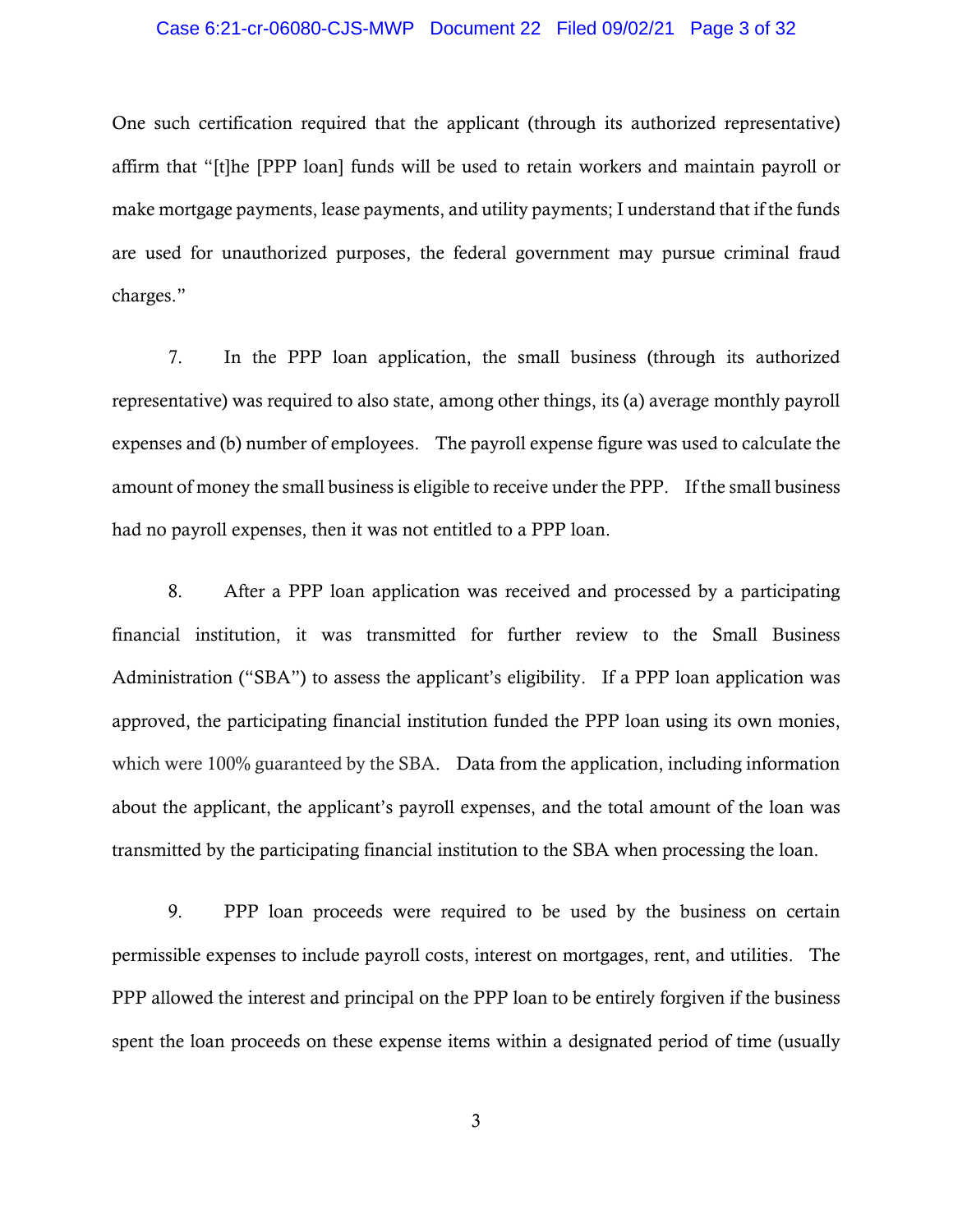#### Case 6:21-cr-06080-CJS-MWP Document 22 Filed 09/02/21 Page 4 of 32

eight weeks of receiving the proceeds) and used a certain amount of the PPP loan proceeds, at least 75%, on payroll expenses.

#### **Lenders**

10. WebBank was a "financial institution" as that term is defined in Title 18, United States Code, Section 20, with headquarters in Utah. WebBank was an approved SBA lender and funded a PPP loan to Guardian of Humanity.

11. PayPal, Inc. ("PayPal") participates in the PPP as an entity that originates PPP loans. Small businesses seeking PPP loans can apply through PayPal using an online platform. PayPal originated the PPP loans and partners with various banks, including WebBank, to fund and disburse the PPP loans. PayPal received a PPP loan application on behalf of Guardian of Humanity that was ultimately funded by WebBank.

12. ReadyCap Lending, LLC ("ReadyCap Lending") was a "financial institution" as that term is defined in Title 18, United States Code, Section 20 and was an approved nonbank SBA lender and received three PPP loan applications on behalf of Guardian of Humanity and funded one PPP loan to Guardian of Humanity.

13. Citizens Bank, N.A. ("Citizens Bank") was a "financial institution" as that term is defined in Title 18, United States Code, Section 20, with headquarters in Rhode Island and was an approved SBA lender. Citizens Bank received a PPP loan application on behalf of Eclipse Advisors and funded a PPP loan to Eclipse Advisors.

4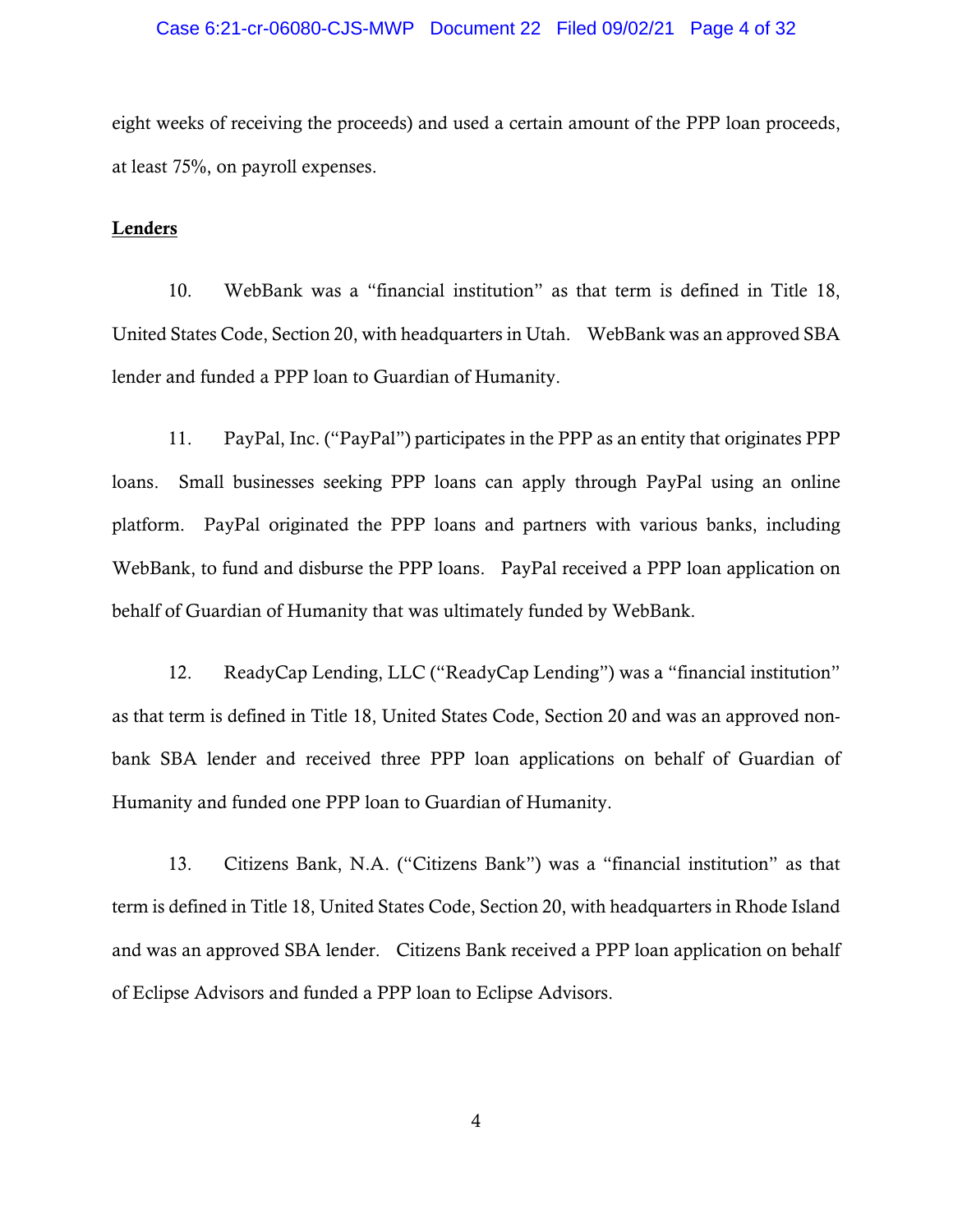14. Canandaigua National Bank & Trust ("Canandaigua National Bank") was a "financial institution" as that term is defined in Title 18, United States Code, Section 20, with headquarters in the Western District of New York.

### COUNT 1 (Bank Fraud)

### The Grand Jury Further Charges That:

1. The allegations in the Introduction are incorporated herein by reference.

2. Between on or about April 26, 2020, and on or about May 4, 2020, in the Western District of New York, and elsewhere, the defendant, MICHAEL RECH, did knowingly execute, and attempt to execute, a scheme and artifice to obtain money, funds, credits, assets and other property owned by, and under the custody and control of, Citizens Bank, by means of false and fraudulent pretenses, representations and promises.

# Object of the Scheme and Artifice

3. The object of the scheme and artifice was for the defendant to obtain a PPP loan in the amount of \$90,000 from Citizens Bank by misrepresenting the number of employees, the amount of payroll, and the ownership and management of Eclipse Advisors on a PPP loan application the defendant submitted on behalf of Eclipse Advisors.

### Scheme and Artifice

4. On or about April 26, 2020, the defendant submitted a PPP loan application on behalf of Eclipse Advisors which was ultimately received by Citizens Bank. In the PPP loan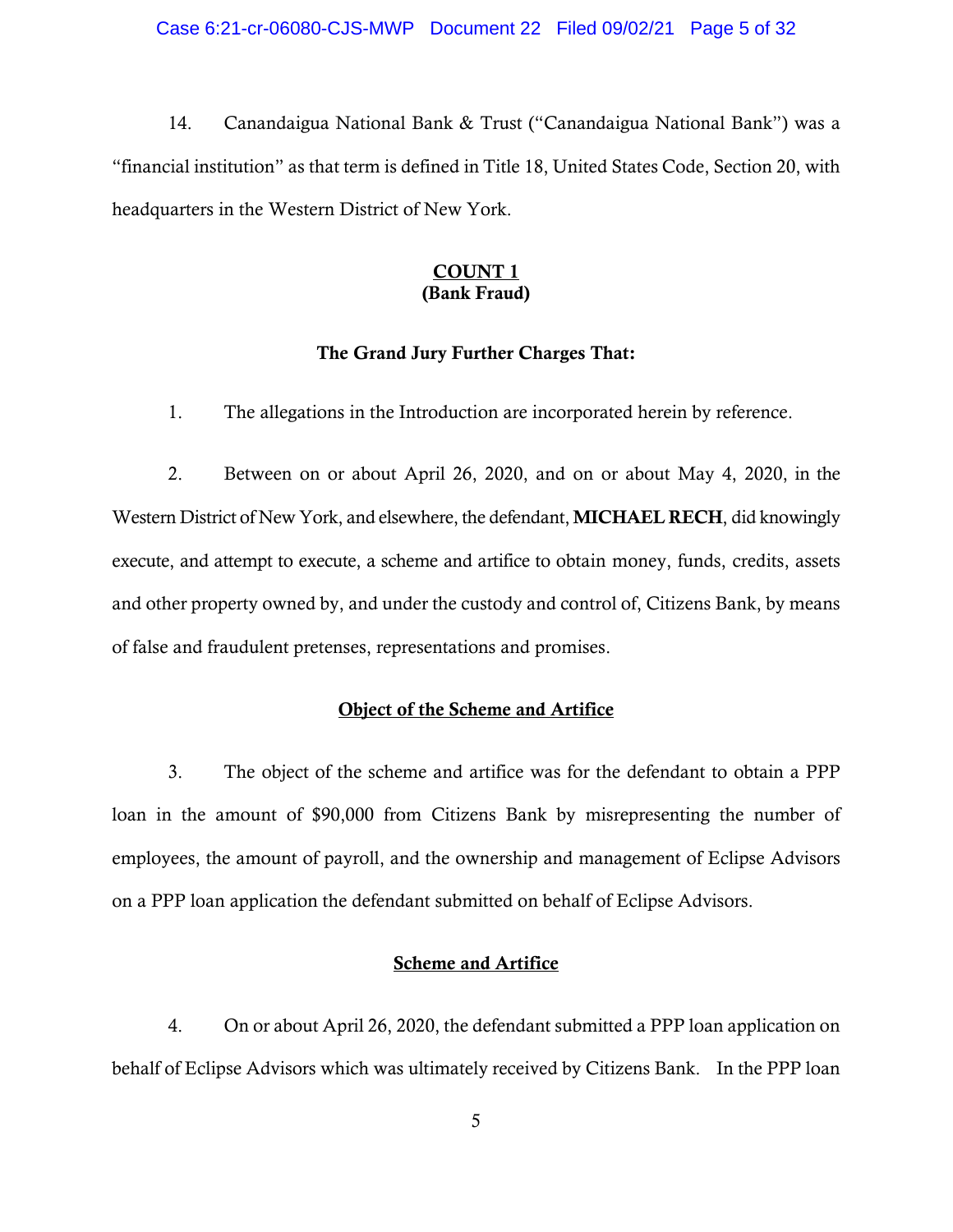# Case 6:21-cr-06080-CJS-MWP Document 22 Filed 09/02/21 Page 6 of 32

application, the defendant fraudulently stated that Eclipse Advisors had between ten and fifty employees and that Eclipse Advisors' average monthly payroll was \$36,000, when in fact, as the defendant knew, Eclipse Advisors had no employees, had no payroll expenses, and was not entitled to a PPP loan.

5. With the PPP loan application, the defendant, on behalf of Eclipse Advisors, submitted four fraudulent IRS Forms 941, Employer's Quarterly Federal Tax Returns, which returns falsely represented the number of employees Eclipse Advisors had, the amount of wages and other compensation paid to such employees, and the amount of federal income tax withheld from such employees' wages.

6. The defendant also falsely stated on the PPP loan application that he was not the owner and had no control of any other business, when in fact, the defendant knew he owned and controlled Guardian of Humanity.

7. As a result of the fraudulent PPP loan application, on or about May 4, 2020, Citizens Bank provided a PPP loan in the amount of \$90,000, which funds the defendant knew Eclipse Advisors was not entitled to and which funds were not used in accordance with the terms of the PPP loan requirements.

All in violation of Title 18, United States Code, Section 1344(2).

6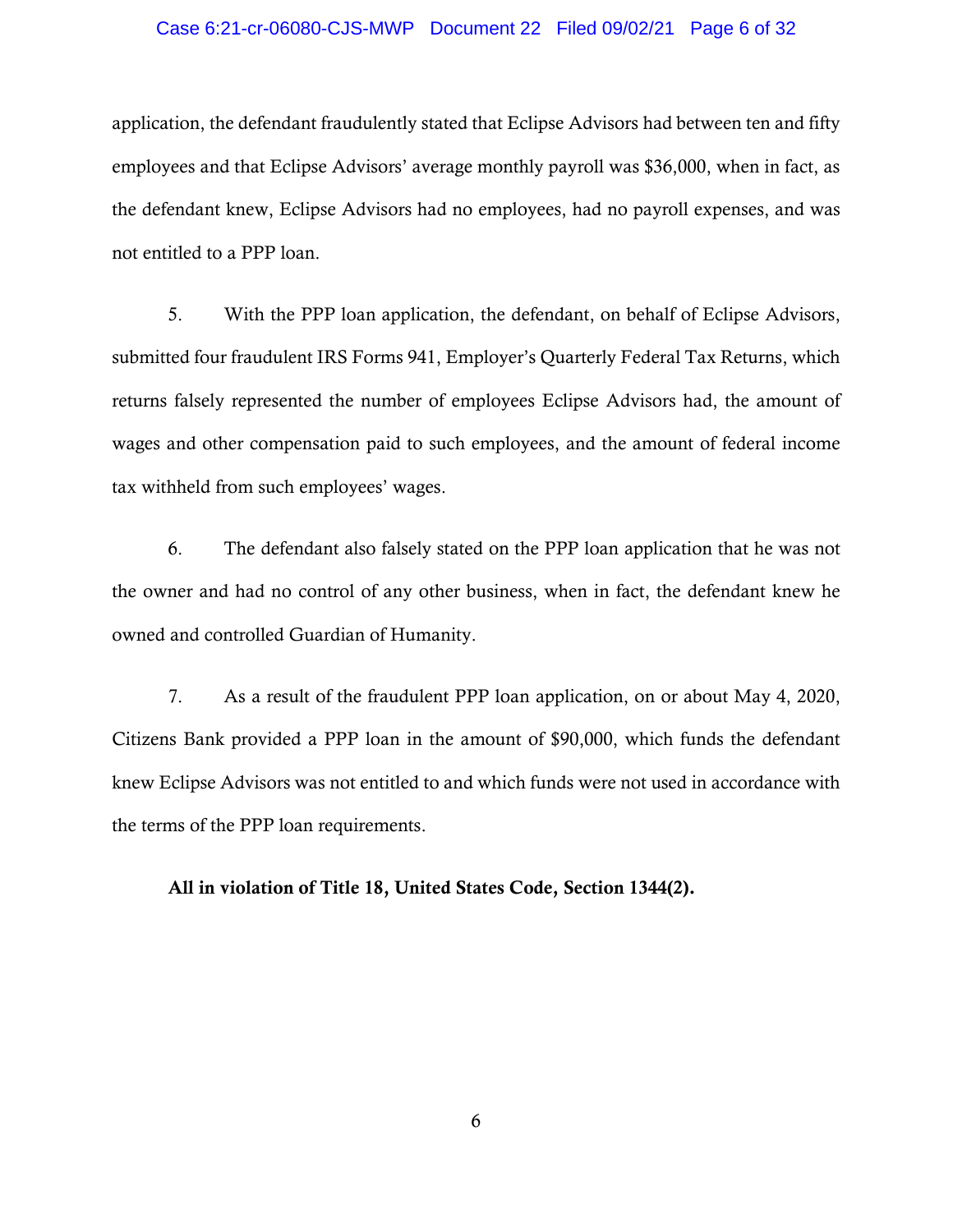### COUNT 2 (Wire Fraud)

### The Grand Jury Further Charges That:

1. The allegations in the Introduction and Count 1 are incorporated herein by reference.

2. Between on or about April 26, 2020 and on or about May 4, 2020, in the Western District of New York, and elsewhere, the defendant, MICHAEL RECH, did devise, and intend to devise, a scheme and artifice to defraud Citizens Bank and the SBA, and to obtain money and property from Citizens Bank and the SBA by means of false and fraudulent pretenses, representations and promises, and which scheme and artifice affected a financial institution.

3. Between on or about April 26, 2020, and on or about April 30, 2020, in the Western District of New York, and elsewhere, the defendant, for the purpose of executing the scheme and artifice, did transmit, and cause to be transmitted, by means of wire communication in interstate commerce, writings, signs, signals, pictures, and sounds, that is, the submission by the defendant of the PPP loan application from the Western District of New York to Fundation Group, LLC, a third-party online portal located in the state of Virginia, which loan application was then transferred to Citizens Bank in the state of Rhode Island.

All in violation of Title 18, United States Code, Section 1343.

7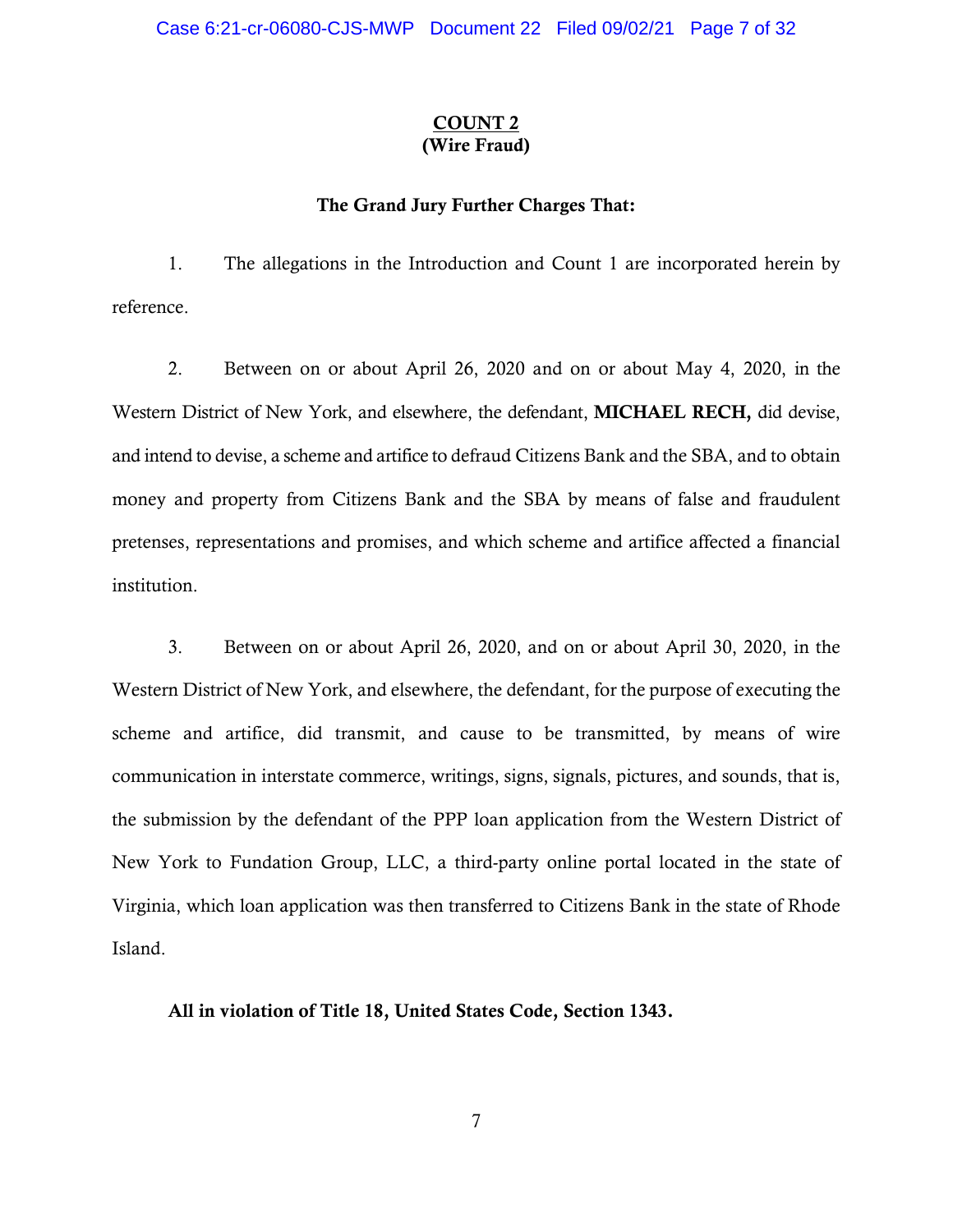# COUNTS 3 THROUGH 14 (Money Laundering)

# The Grand Jury Further Charges That:

1. The allegations in the Introduction and Counts 1 and 2 are incorporated herein by reference.

2. On or about the dates set forth below, in the Western District of New York, and elsewhere, the defendant, MICHAEL RECH, did knowingly conduct financial transactions, that is, the withdrawal of funds in cash from Citizens Bank in the amounts set forth below, which involved the proceeds of specified unlawful activity, that is, bank fraud and wire fraud in violation of Title 18, United States Code, Sections 1343 and 1344, with the intent to avoid a transaction reporting requirement under Federal law, and that while conducting such financial transactions, the defendant knew that the property involved in the financial transactions represented the proceeds of some form of unlawful activity, such transactions consisting of the following and occurring on or about the dates set forth below:

| <b>COUNT</b> | <b>DATE OF</b><br><b>TRANSACTION</b> | <b>AMOUNT OF CASH</b><br><b>WITHDRAWAL FROM</b><br><b>CITIZENS BANK</b> |
|--------------|--------------------------------------|-------------------------------------------------------------------------|
| 3            | 05/05/2020                           | \$9,000                                                                 |
| 4            | 05/06/2020                           | \$9,000                                                                 |
| 5            | 05/07/2020                           | \$9,000                                                                 |
| 6            | 05/08/2020                           | \$9,000                                                                 |
| 7            | 05/09/2020                           | \$4,000                                                                 |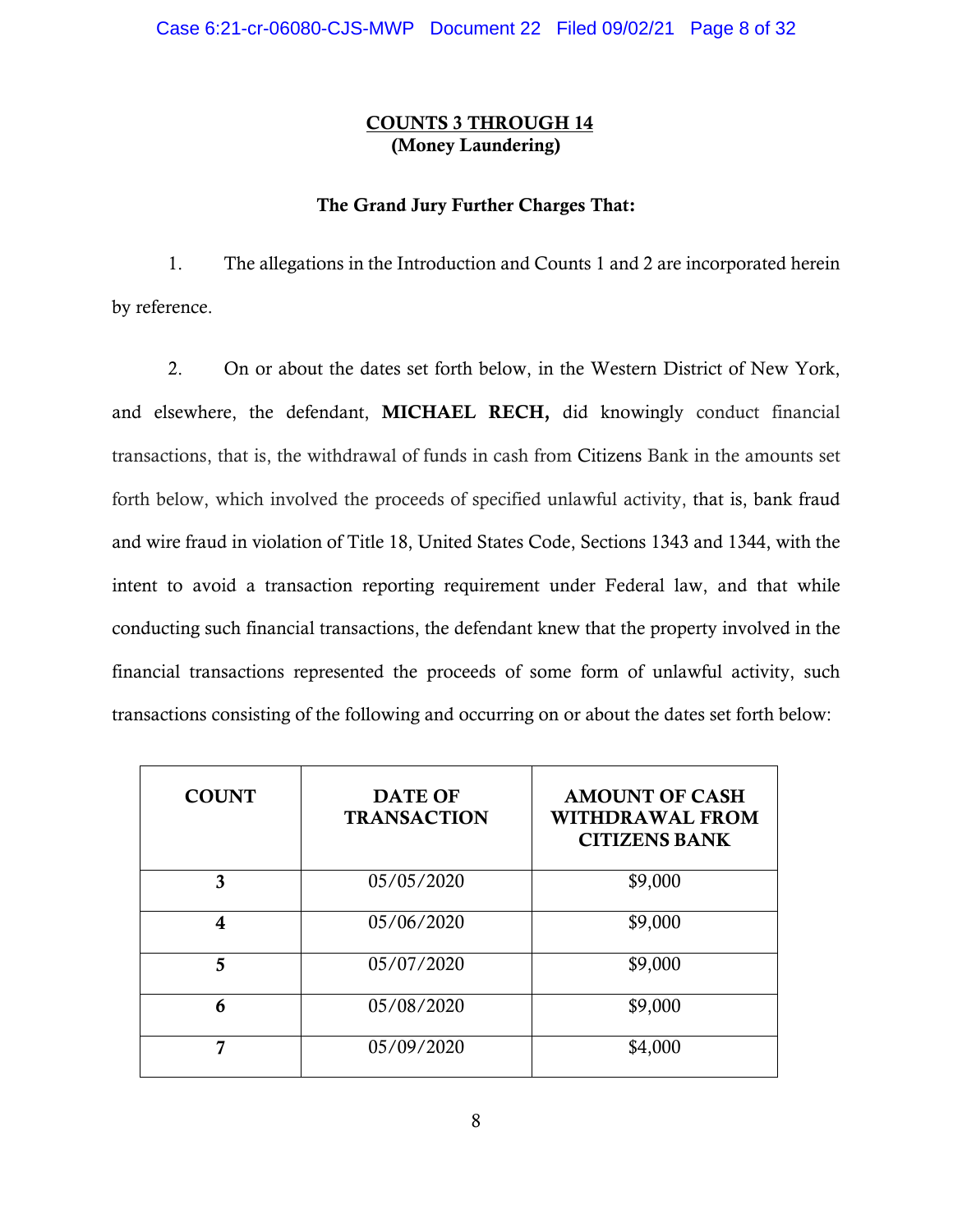| 8  | 05/12/2020 | \$9,000 |
|----|------------|---------|
| 9  | 05/13/2020 | \$4,500 |
| 10 | 05/13/2020 | \$4,500 |
| 11 | 05/14/2020 | \$9,000 |
| 12 | 05/15/2020 | \$9,000 |
| 13 | 05/19/2020 | \$4,500 |
| 14 | 05/20/2020 | \$9,500 |

All in violation of Title 18, United States Code, Section 1956(a)(1)(B)(ii).

# COUNT 15 (Bank Fraud)

### The Grand Jury Further Charges That:

1. The allegations in the Introduction are incorporated herein by reference.

2. Between on or about April 27, 2020, and on or about April 29, 2020, in the Western District of New York, and elsewhere, the defendant, MICHAEL RECH, did knowingly execute, and attempt to execute, a scheme and artifice to obtain money, funds, credits, assets and other property owned by, and under the custody and control of, WebBank, by means of false and fraudulent pretenses, representations and promises.

# Object of the Scheme and Artifice

3. The object of the scheme and artifice was for the defendant to obtain a PPP loan in the amount of \$37,500 from WebBank by misrepresenting the number of employees,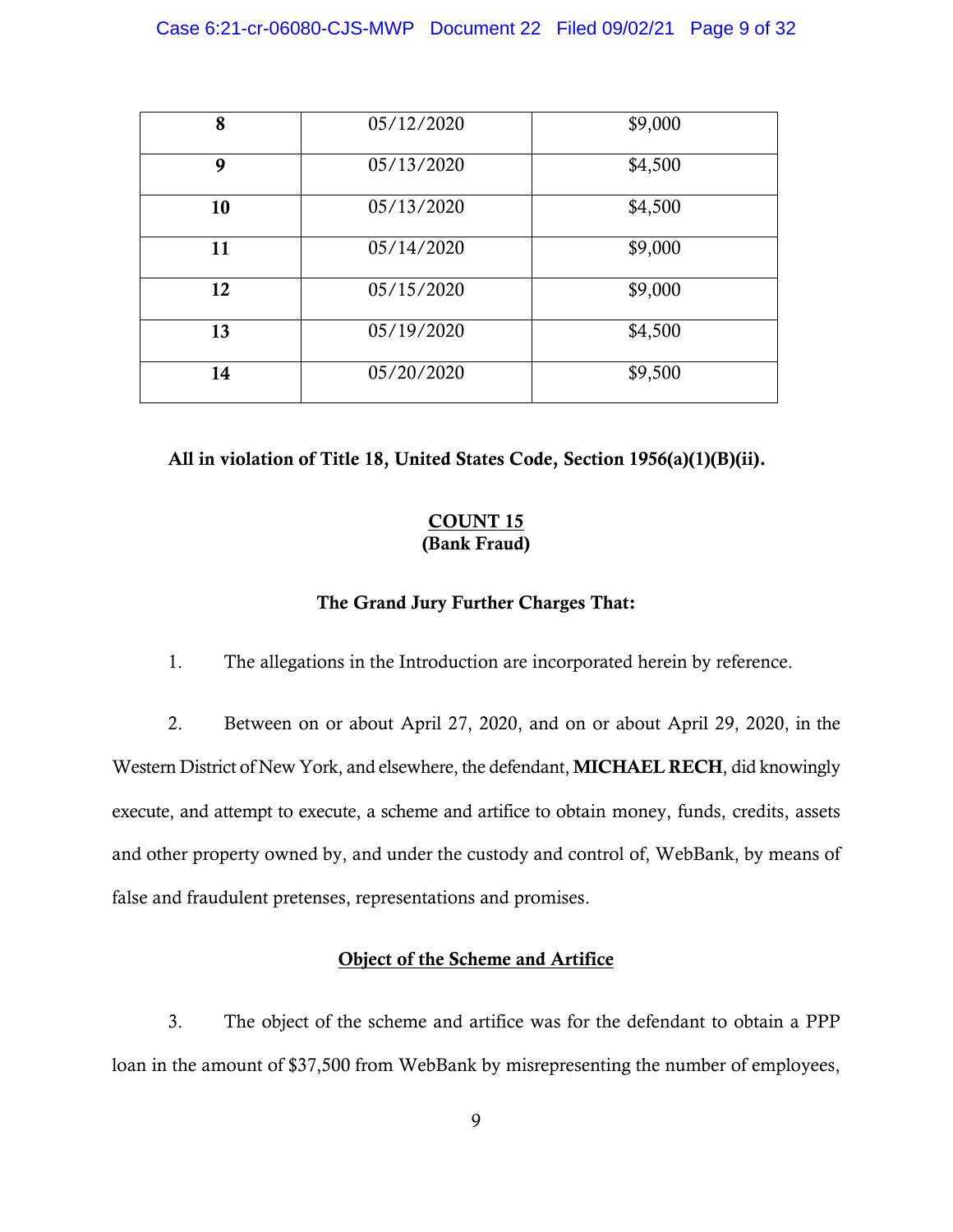the amount of payroll, and the ownership and management of Guardian of Humanity on the PPP loan application submitted by the defendant to PayPal on behalf of Guardian of Humanity.

### Scheme and Artifice

The scheme and artifice was accomplished and effected as follows:

4. On or about April 27, 2020, the defendant submitted a PPP loan application on behalf of Guardian of Humanity to PayPal. In the PPP loan application, the defendant fraudulently stated that Guardian of Humanity had four employees and that Guardian of Humanity's average monthly payroll was \$15,000, when in fact, as the defendant knew, Guardian of Humanity had no employees, had no payroll expenses, and was not entitled to a PPP loan.

5. With the PPP loan application, the defendant, on behalf of Guardian of Humanity, submitted four fraudulent IRS Forms 941, Employer's Quarterly Federal Tax Returns, which returns falsely represented the number of employees Guardian of Humanity had, the amount of wages and other compensation paid to such employees, and the amount of federal income tax withheld from such employees' wages.

6. The defendant also falsely stated on the PPP loan application that he was not the owner and had no control of any other business, when in fact, as the defendant knew, he owned and controlled Eclipse Advisors.

7. As a result of the fraudulent PPP loan application, on or about April 29, 2020, WebBank provided a PPP loan in the amount of \$37,500 to Guardian of Humanity, which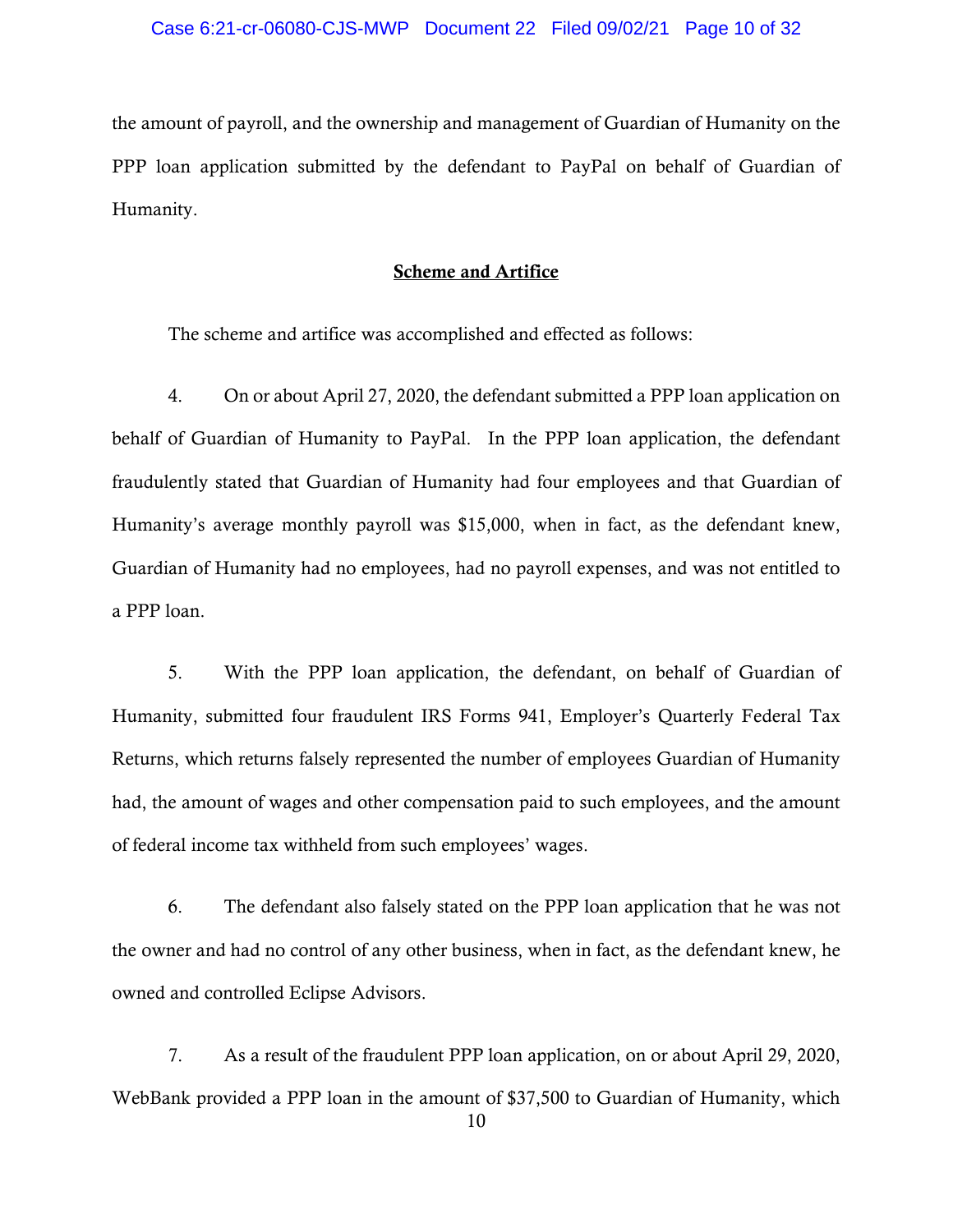funds the defendant knew Guardian of Humanity was not entitled to and which funds were not used in accordance with the terms of the PPP loan requirements.

# All in violation of Title 18, United States Code, Section 1344(2).

# COUNT 16 (Wire Fraud)

# The Grand Jury Further Charges That:

1. The allegations in the Introduction and Count 15 are incorporated herein by reference.

2. Between on or about April 27, 2020, and on or about April 29, 2020, in the Western District of New York, and elsewhere, the defendant, MICHAEL RECH, did devise, and intend to devise, a scheme and artifice to defraud PayPal, WebBank and the SBA, and to obtain money and property from such entities by means of false and fraudulent pretenses, representations and promises, and which scheme and artifice affected a financial institution.

3. On or about the dates set forth below, in the Western District of New York, and elsewhere, the defendant, for the purpose of executing the scheme and artifice, did transmit, and cause to be transmitted, by means of wire communication in interstate commerce, writings, signs, signals, pictures, and sounds, that is, the communications set forth below: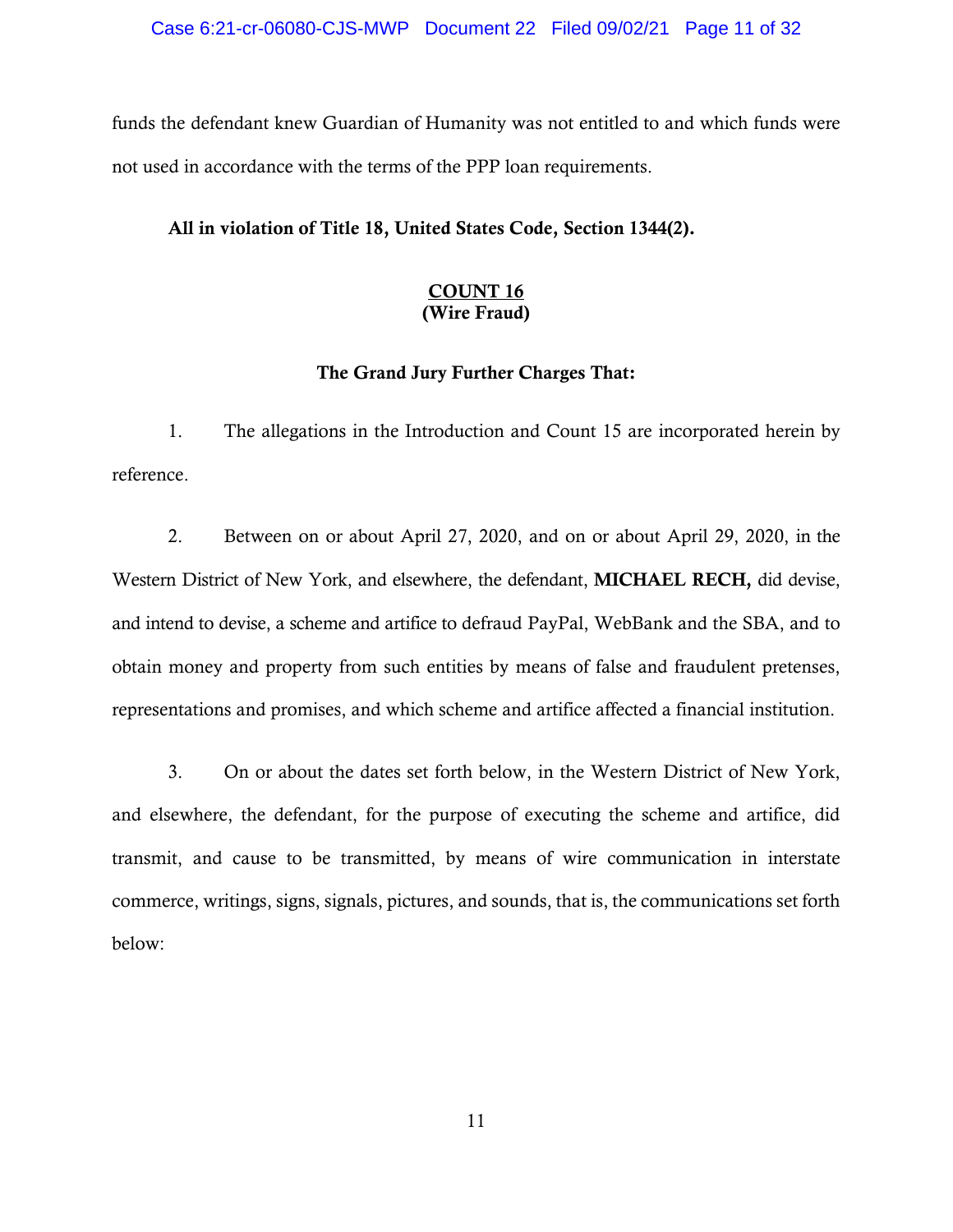| <b>DATE</b> | <b>COMMUNICATION</b>                                                                                                                                                                                                     |  |
|-------------|--------------------------------------------------------------------------------------------------------------------------------------------------------------------------------------------------------------------------|--|
| 04/27/2020  | The submission of the PPP loan application from the Western<br>District of New York to PayPal's server located outside of New<br>York State.                                                                             |  |
| 04/29/2020  | The wire transfer of \$37,500 from WebBank's bank account<br>located in the state of Utah to Guardian of Humanity's bank<br>account at Canandaigua National Bank & Trust located in the<br>Western District of New York. |  |

All in violation of Title 18, United States Code, Section 1343.

# COUNTS 17 THROUGH 20 (Money Laundering)

# The Grand Jury Further Charges That:

1. The allegations in the Introduction and Counts 15 and 16 are incorporated herein by reference.

2. On or about the dates set forth below, in the Western District of New York, and elsewhere, the defendant, MICHAEL RECH, did knowingly conduct financial transactions, that is, the withdrawal of funds in cash from Canandaigua National Bank in the amounts set forth below, which involved the proceeds of specified unlawful activity, that is, bank fraud and wire fraud in violation of Title 18, United States Code, Sections 1344 and 1343, with the intent to avoid a transaction reporting requirement under Federal law, and that while conducting such financial transactions, the defendant knew that the property involved in the financial transactions represented the proceeds of some form of unlawful activity, such transactions consisting of the following and occurring on or about the dates set forth below: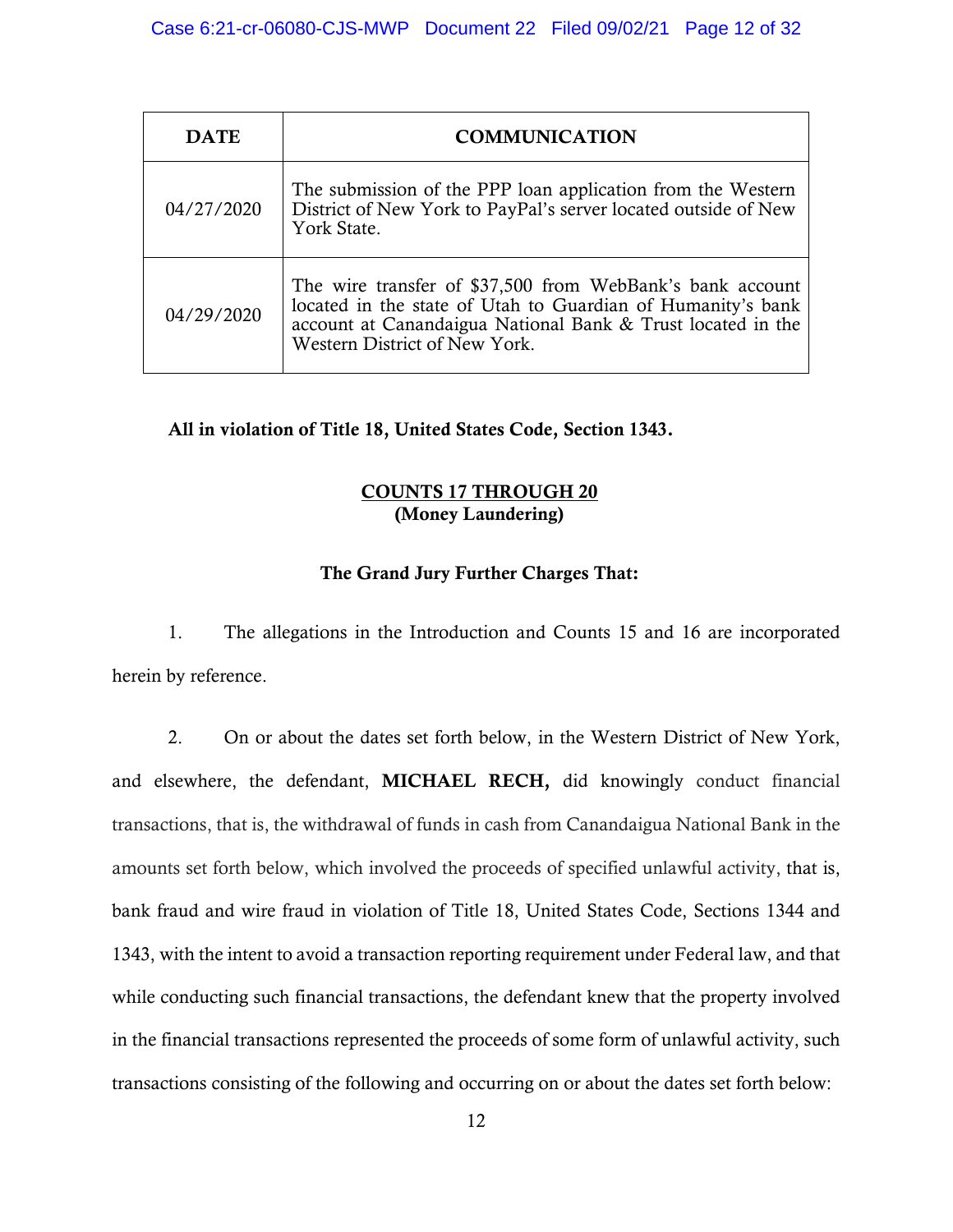| <b>COUNT</b> | <b>DATE OF</b><br><b>TRANSACTION</b> | AMOUNT OF CASH WITHDRAWAL FROM<br><b>CANANDAIGUA NATIONAL BANK</b> |
|--------------|--------------------------------------|--------------------------------------------------------------------|
| 17           | 05/01/2020                           | \$9,000                                                            |
| 18           | 05/05/2020                           | \$9,000                                                            |
| 19           | 05/07/2020                           | \$9,000                                                            |
| 20           | 05/12/2020                           | \$9,000                                                            |

# All in violation of Title 18, United States Code, Section 1956(a)(1)(B)(ii).

# COUNT 21 (Bank Fraud)

# The Grand Jury Further Charges That:

1. The allegations in the Introduction are incorporated herein by reference.

2. Between on or about June 2, 2020, and on or about June 4, 2020, in the Western District of New York, and elsewhere, the defendant, MICHAEL RECH, did knowingly execute, and attempt to execute, a scheme and artifice to obtain money, funds, credits, assets and other property owned by, and under the custody and control of, ReadyCap Lending, by means of false and fraudulent pretenses, representations and promises.

### Object of the Scheme and Artifice

3. The object of the scheme and artifice was for the defendant to obtain a PPP loan in the amount of \$91,667 from ReadyCap Lending by misrepresenting the number of employees, the amount of payroll, and the ownership and management of Guardian of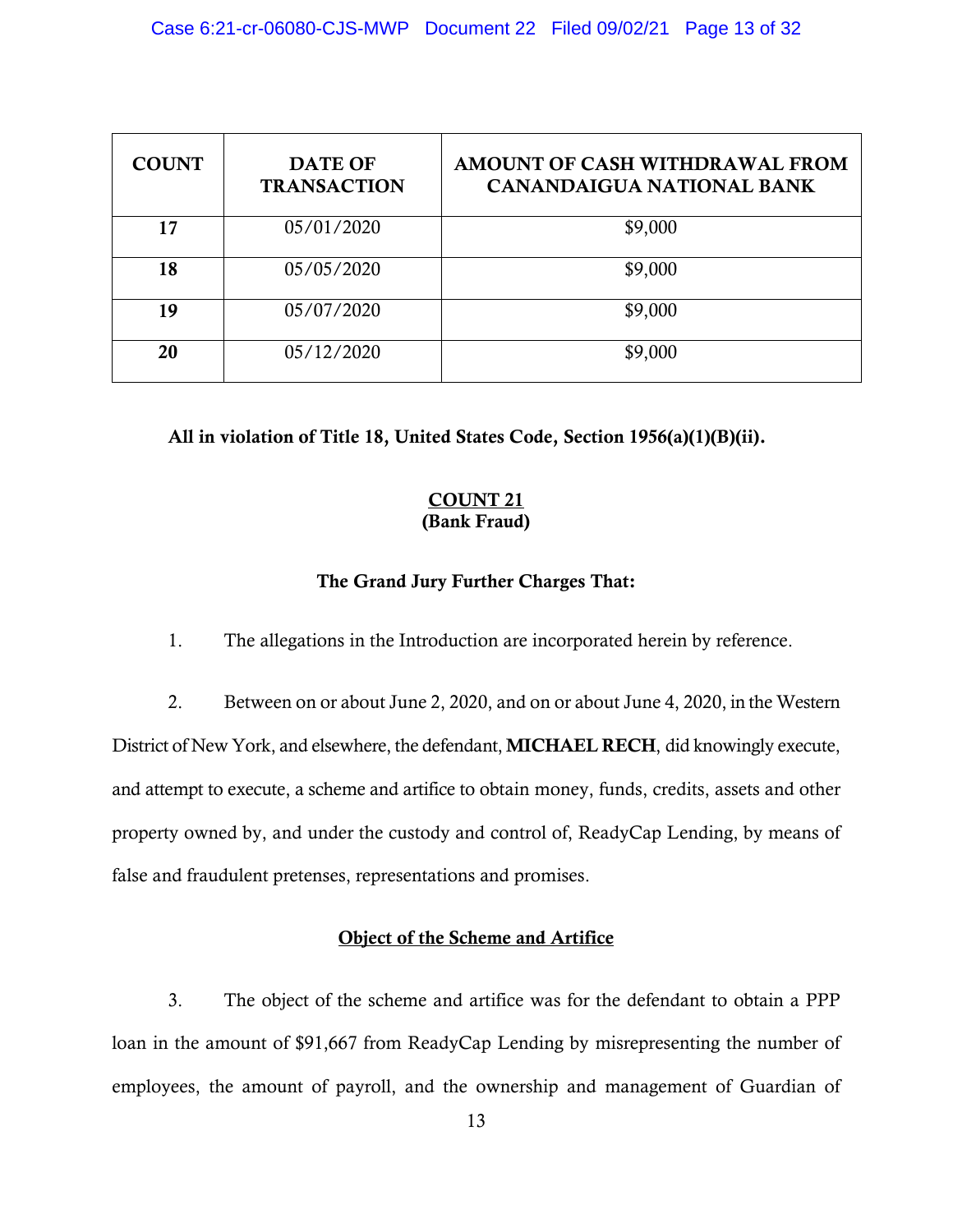Humanity on the PPP loan application submitted by the defendant to ReadyCap Lending on behalf of Guardian of Humanity.

# Scheme and Artifice

4. On or about June 2, 2020, the defendant submitted a PPP loan application on behalf of Guardian of Humanity to ReadyCap Lending. In the PPP loan application, the defendant fraudulently stated that Guardian of Humanity had average monthly payroll expenses in the amount of \$36,667, when in fact, as the defendant knew, Guardian of Humanity had no employees, had no payroll expenses, and was not entitled to a PPP loan.

5. With the PPP loan application, the defendant, on behalf of Guardian of Humanity, submitted a fraudulent IRS Form 941, Employer's Quarterly Federal Tax Return, which return falsely represented the number of employees Guardian of Humanity had, the amount of wages and other compensation paid to such employees, and the amount of federal income tax withheld from such employees' wages.

6. The defendant also falsely stated on the PPP loan application that he was not the owner and had no control of any other business, when in fact, as the defendant knew, he owned and controlled Eclipse Advisors.

All in violation of Title 18, United States Code, Section 1344(2).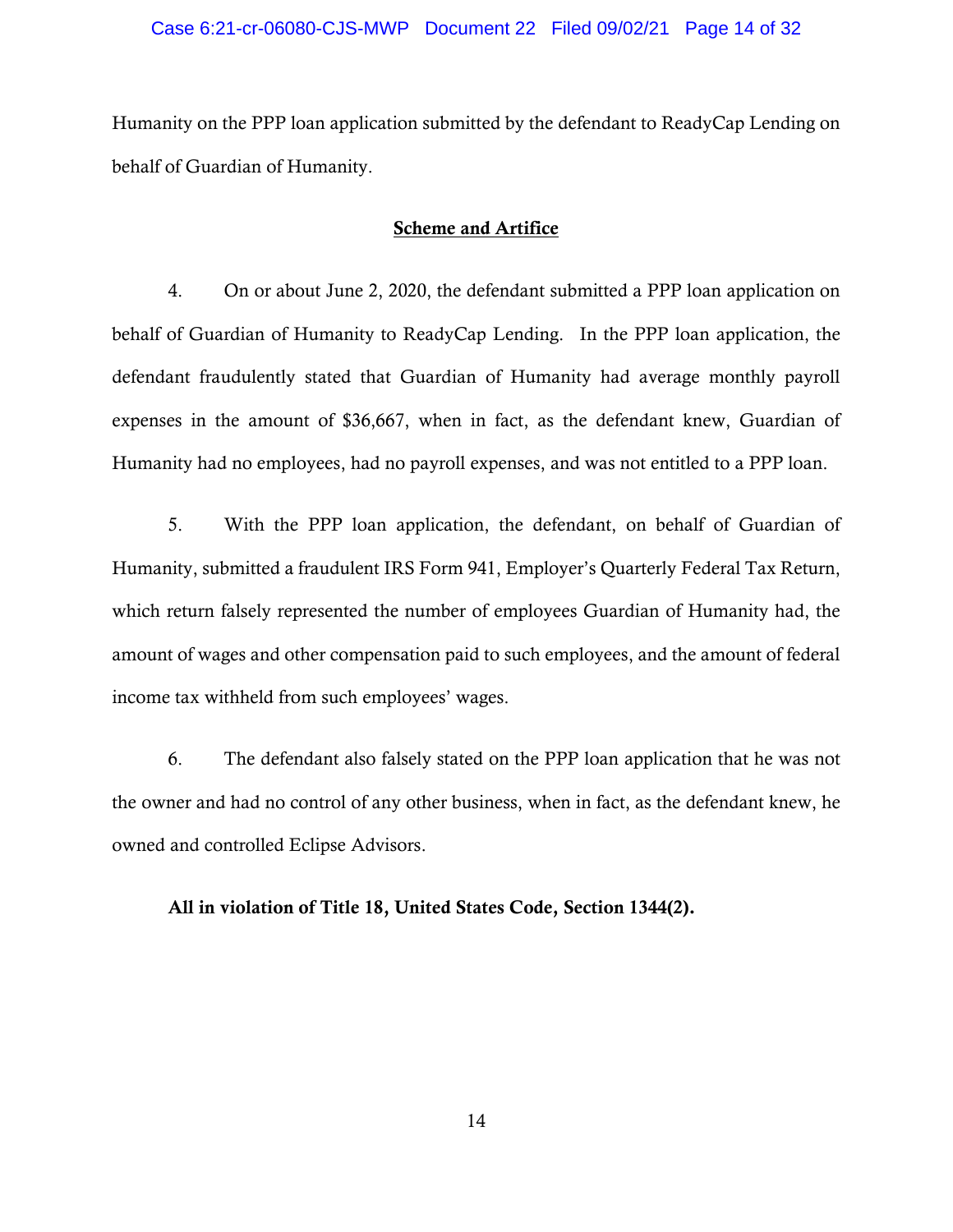# COUNT 22 (Wire Fraud)

### The Grand Jury Further Charges That:

1. The allegations in the Introduction and Count 21 are incorporated herein by reference.

2. Between on or about June 2, 2020, and on or about June 4, 2020, in the Western District of New York, and elsewhere, the defendant, MICHAEL RECH, did devise, and intend to devise, a scheme and artifice to defraud ReadyCap Lending and the SBA, and to obtain money and property from such entities by means of false and fraudulent pretenses, representations and promises, and which scheme and artifice affected a financial institution.

3. On or about June 2, 2020, in the Western District of New York, and elsewhere, the defendant, for the purpose of executing the scheme and artifice, did transmit, and cause to be transmitted, by means of wire communication in interstate commerce, writings, signs, signals, pictures, and sounds, that is, the submission by the defendant of the PPP loan application from the Western District of New York to ReadyCap Lending's third-party server located outside of the State of New York.

All in violation of Title 18, United States Code, Section 1343.

# COUNT 23 (Bank Fraud)

# The Grand Jury Further Charges That:

1. The allegations in the Introduction are incorporated herein by reference.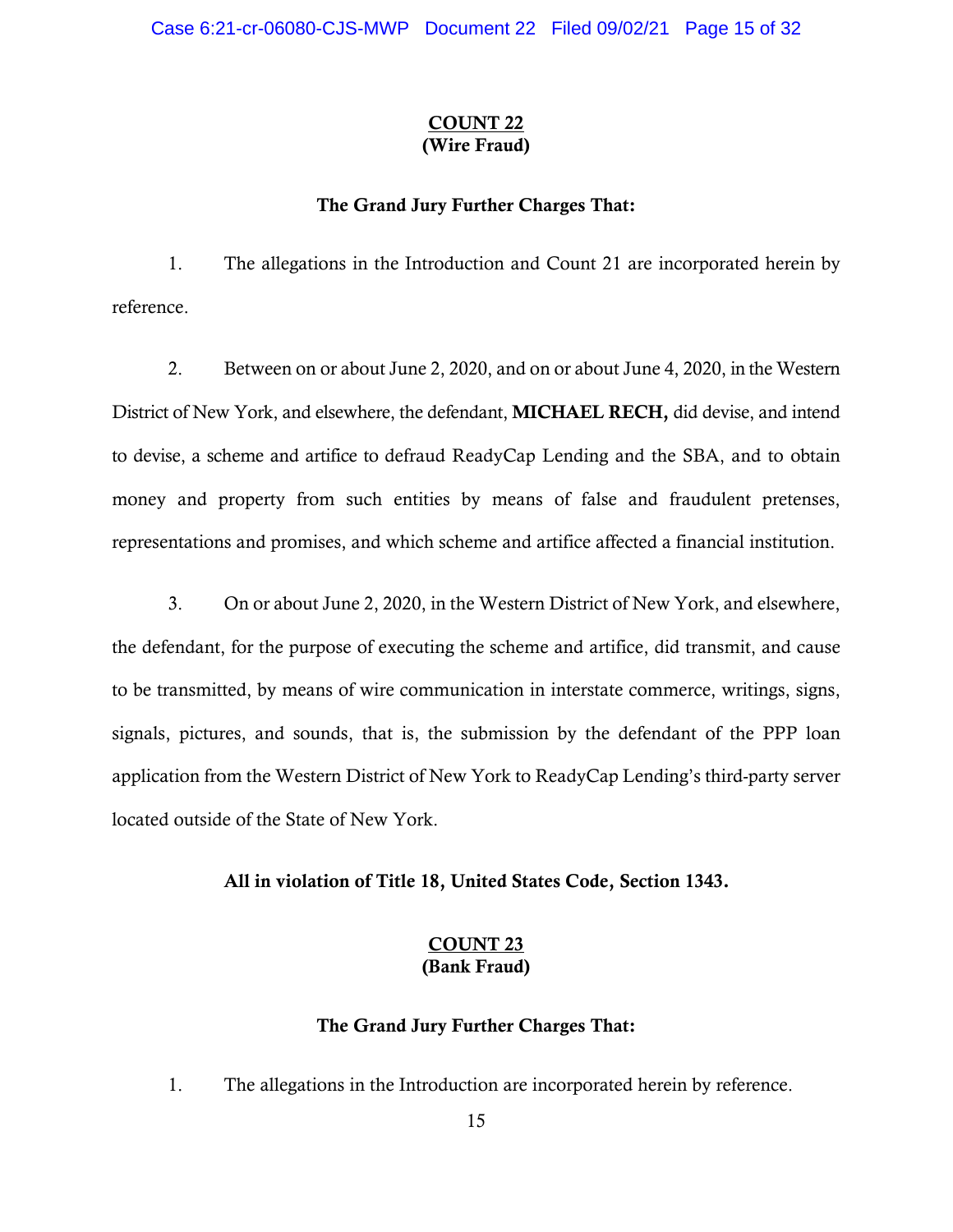2. Between on or about February 10, 2021, on or about February 22, 2021, in the Western District of New York, and elsewhere, the defendant, MICHAEL RECH, did knowingly execute, and attempt to execute, a scheme and artifice to obtain money, funds, credits, assets and other property owned by, and under the custody and control of, ReadyCap Lending, by means of false and fraudulent pretenses, representations and promises.

# Object of the Scheme and Artifice

3. The object of the scheme and artifice was for the defendant to obtain a PPP loan in the amount of \$150,000 from ReadyCap Lending by misrepresenting the number of employees, the amount of payroll, and the ownership and management of Guardian of Humanity on the PPP loan application submitted by the defendant to ReadyCap Lending on behalf of Guardian of Humanity.

### Scheme and Artifice

4. On or about February 10, 2021, the defendant submitted a PPP loan application on behalf of Guardian of Humanity to ReadyCap Lending. In the PPP loan application, the defendant fraudulently stated that Guardian of Humanity had average monthly payroll expenses in the amount of \$60,000, when in fact, as the defendant knew, Guardian of Humanity had no employees, had no payroll expenses, and was not entitled to a PPP loan.

5. With the PPP loan application, the defendant, on behalf of Guardian of Humanity, submitted fraudulent IRS Forms 941, Employer's Quarterly Federal Tax Returns, which returns falsely represented the number of employees Guardian of Humanity had, the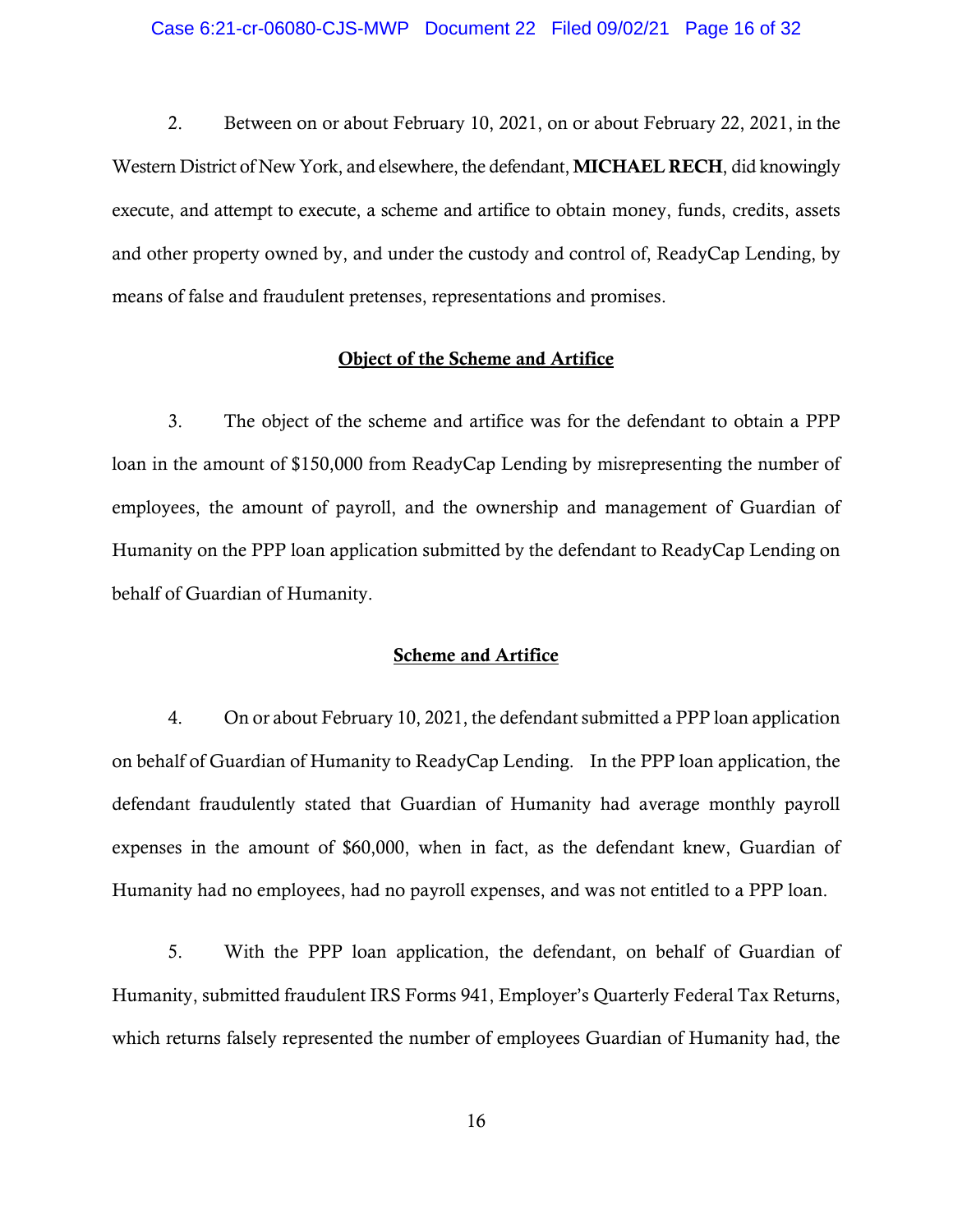#### Case 6:21-cr-06080-CJS-MWP Document 22 Filed 09/02/21 Page 17 of 32

amount of wages and other compensation paid to such employees, and the amount of federal income tax withheld from such employees' wages.

6. The defendant also falsely stated on the PPP loan application that he was not the owner or had any control of any other business, when in fact, as the defendant knew, he owned and controlled Eclipse Advisors.

7. As a result of the fraudulent PPP loan application, on or about February 22, 2021, ReadyCap Lending provided a PPP loan in the amount of \$150,000 to Guardian of Humanity, which funds the defendant knew Guardian of Humanity was not entitled to and which funds were not use in accordance with the terms of the PPP loan requirements.

# All in violation of Title 18, United States Code, Section 1344(2).

#### COUNT 24 (Wire Fraud)

#### The Grand Jury Further Charges That:

1. The allegations in the Introduction and Count 23 are incorporated herein by reference.

2. Between on or about February 10, 2021, and on or about February 22, 2021, in the Western District of New York, and elsewhere, the defendant, MICHAEL RECH, did devise, and intend to devise, a scheme and artifice to defraud ReadyCap Lending and the SBA, and to obtain money and property from such entities by means of false and fraudulent pretenses, representations and promises, and which scheme mand artifice affected a financial institution.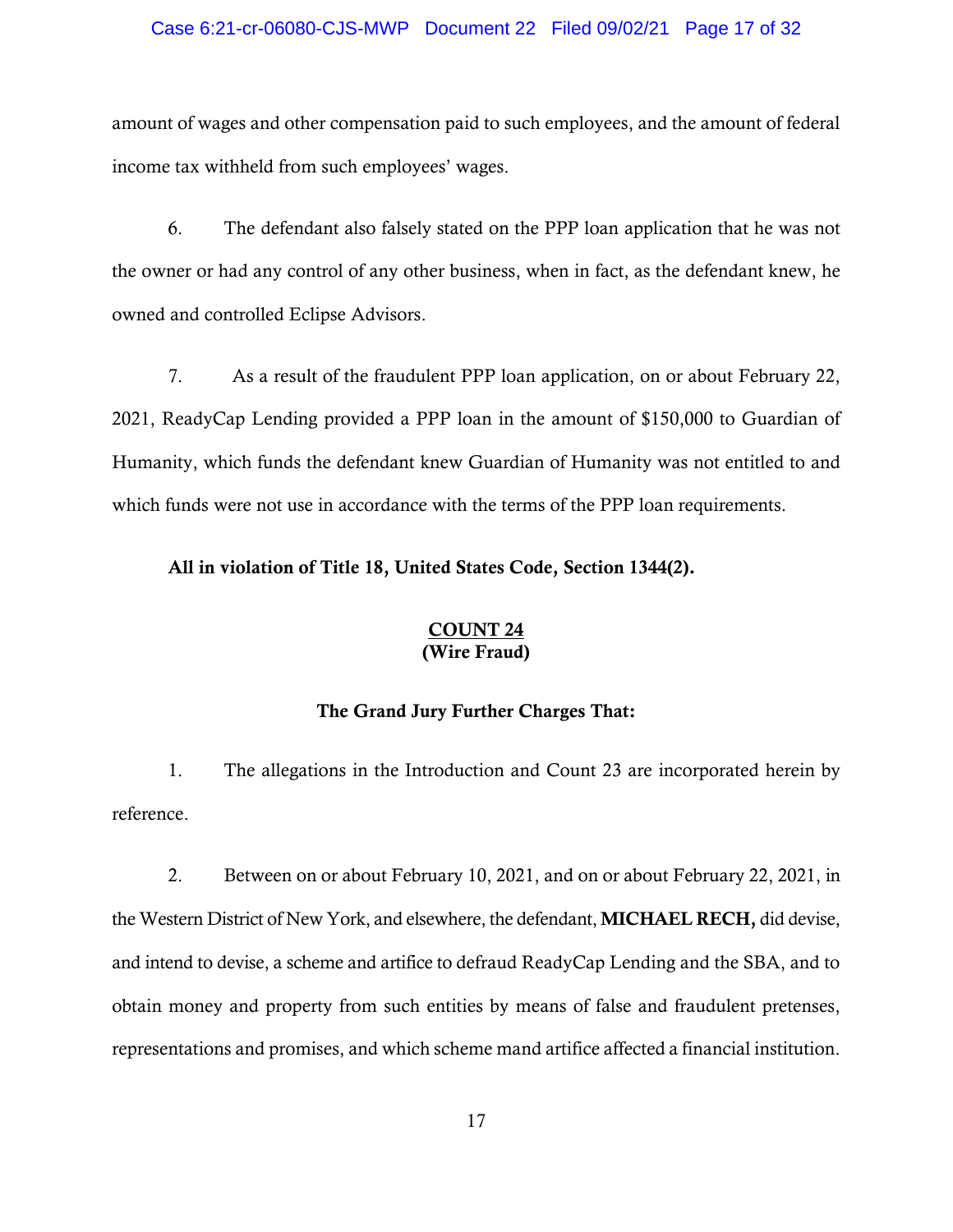3. On or about the dates set forth below, in the Western District of New York, and elsewhere, the defendant, for the purpose of executing the scheme and artifice, did transmit, and cause to be transmitted, by means of wire communication in interstate commerce, writings, signs, signals, pictures, and sounds, that is, the communications set forth below:

| <b>DATE</b> | <b>COMMUNICATION</b>                                                                                                                                                                                                             |  |
|-------------|----------------------------------------------------------------------------------------------------------------------------------------------------------------------------------------------------------------------------------|--|
| 02/10/2021  | The submission of the PPP loan application from the Western<br>District of New York to ReadyCap Lending's third-party server<br>located outside of New York State.                                                               |  |
| 02/22/2021  | The ACH request by ReadyCap Lending to transfer \$150,000<br>from ReadyCap Lending to Guardian of Humanity's bank at<br>Canandaigua National Bank & Trust from outside of New York<br>State to the Western District of New York. |  |

All in violation of Title 18, United States Code, Section 1343.

# COUNTS 25 AND 26 (Money Laundering)

# The Grand Jury Further Charges That:

1. The allegations in the Introduction and Counts 23 and 24 are incorporated herein by reference.

2. On or about the dates set forth below, in the Western District of New York, and elsewhere, the defendant, MICHAEL RECH, did knowingly engage in monetary transactions, affecting interstate commerce, in criminally derived property of a value greater than \$10,000, that is, the deposit, withdrawal, transfer and exchange of funds and monetary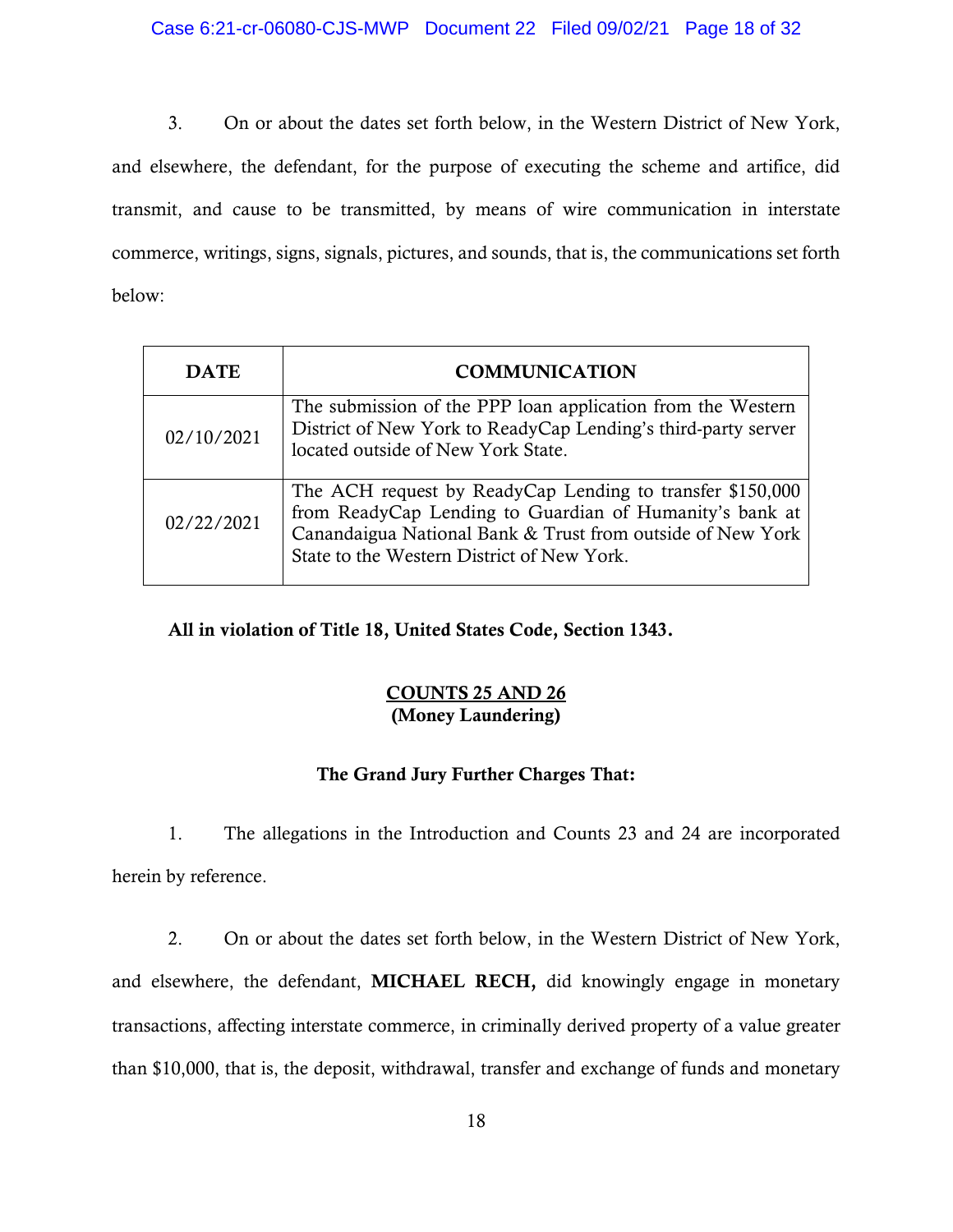#### Case 6:21-cr-06080-CJS-MWP Document 22 Filed 09/02/21 Page 19 of 32

instruments by, through and to financial institutions engaged in and the activities of which affected interstate and foreign commerce, such property having been derived from specified unlawful activity, that is, bank fraud and wire fraud in violation of Title 18, United States Code, Sections 1344 and 1343, and knowing that the funds and monetary instruments involved in the transactions constituted, and were derived from, proceeds obtained from a criminal offense, such transactions consisting of the following and occurring on or about the below identified dates:

| <b>COUNT</b> | <b>DATE OF</b><br><b>TRANSACTION</b> | <b>DESCRIPTION</b>                                                                                 |
|--------------|--------------------------------------|----------------------------------------------------------------------------------------------------|
| 25           | 02/22/2021                           | A check for \$50,000 was issued from Canandaigua<br>National Bank and deposited in Citizens Bank.  |
| 26           | 02/25/2021                           | A check for \$100,000 was issued from Canandaigua<br>National Bank and deposited in Citizens Bank. |

All in violation of Title 18, United States Code, Section 1957(a).

# COUNTS 27 THROUGH 34 (Money Laundering)

# The Grand Jury Further Charges That

1. The allegations in the Introduction and Counts 23 through 26 are incorporated herein by reference.

2. On or about the dates set forth below, in the Western District of New York, and elsewhere, the defendant, MICHAEL RECH, did knowingly conduct financial transactions, that is, the withdrawal of funds in cash from Citizens Bank set forth below, which involved the proceeds of specified unlawful activity, that is, bank fraud and wire fraud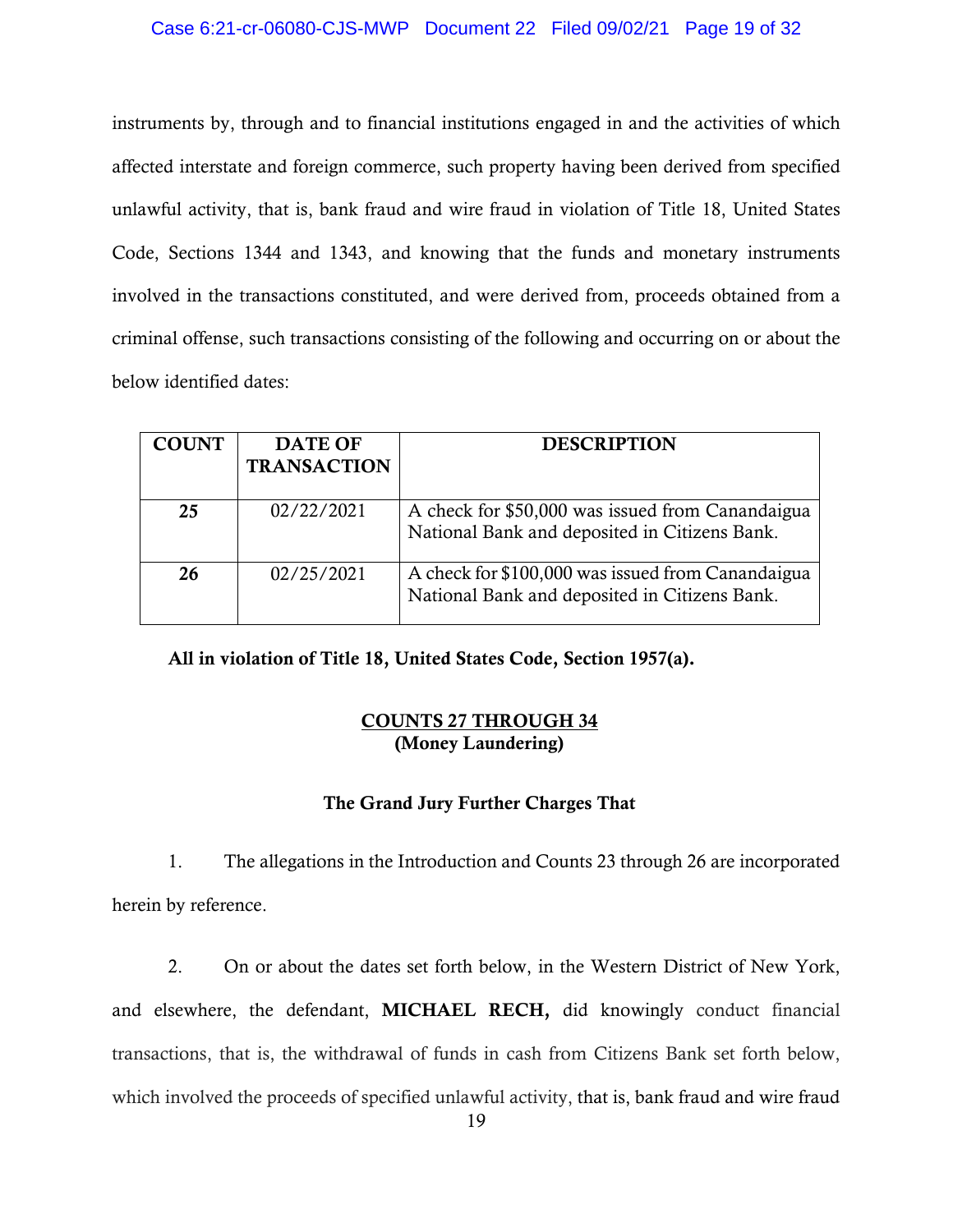in violation of Title 18, United States Code, Sections 1344 and 1343, with the intent to avoid a transaction reporting requirement under Federal law, and that while conducting such financial transactions, the defendant knew that the property involved in the financial transactions represented the proceeds of some form of unlawful activity, such transactions consisting of the following and occurring on or about the dates set forth below:

| <b>COUNT</b> | <b>DATE OF</b><br><b>TRANSACTION</b> | <b>AMOUNT OF CASH</b><br><b>WITHDRAWAL FROM</b><br><b>CITIZENS BANK</b> |
|--------------|--------------------------------------|-------------------------------------------------------------------------|
| 27           | 02/24/2021                           | \$9,500                                                                 |
| 28           | 02/25/2021                           | \$9,500                                                                 |
| 29           | 02/26/2021                           | \$9,500                                                                 |
| 30           | 02/27/2021                           | \$9,500                                                                 |
| 31           | 03/01/2021                           | \$9,500                                                                 |
| 32           | 03/02/2021                           | \$9,500                                                                 |
| 33           | 03/03/2021                           | \$3,500                                                                 |
| 34           | 03/03/2021                           | \$6,000                                                                 |

All in violation of Title 18, United States Code, Section 1956(a)(1)(B)(ii).

### COUNT 35 (Bank Fraud)

# The Grand Jury Further Charges That:

1. The allegations in the Introduction are incorporated herein by reference.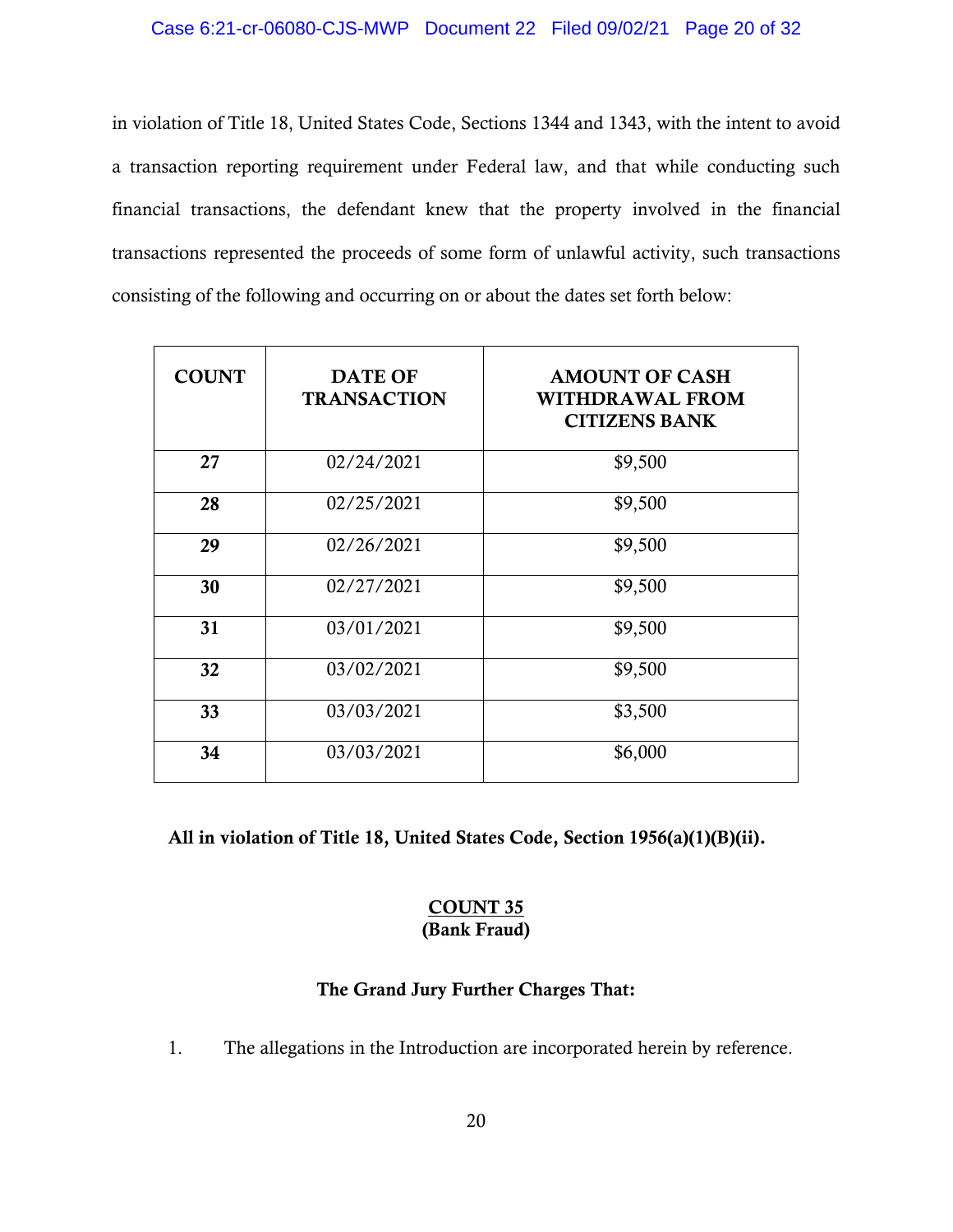2. Between on or about February 26, 2021, on or about March 10, 2021, in the Western District of New York, and elsewhere, the defendant, MICHAEL RECH, did knowingly execute, and attempt to execute, a scheme and artifice to obtain money, funds, credits, assets and other property owned by, and under the custody and control of, ReadyCap Lending, by means of false and fraudulent pretenses, representations and promises.

# Object of the Scheme and Artifice

3. The object of the scheme and artifice was for the defendant to obtain a PPP loan in the amount of \$150,000 from ReadyCap Lending by misrepresenting the number of employees, the amount of payroll, and the ownership and management of Eclipse Advisors on the PPP loan application submitted by the defendant to ReadyCap Lending on behalf of Eclipse Advisors.

### Scheme and Artifice

4. On or about February 26, 2021, the defendant submitted a PPP loan application on behalf of Eclipse Advisors to ReadyCap Lending. In the PPP loan application, the defendant fraudulently stated that Eclipse Advisors had average monthly payroll expenses in the amount of \$60,000, when in fact, as the defendant knew, Eclipse Advisors had no employees, had no payroll expenses, and was not entitled to a PPP loan.

5. With the PPP loan application, the defendant, on behalf of Eclipse Advisors, submitted five fraudulent IRS Forms 941, Employer's Quarterly Federal Tax Returns, which returns falsely represented the number of employees Eclipse Advisors had, the amount of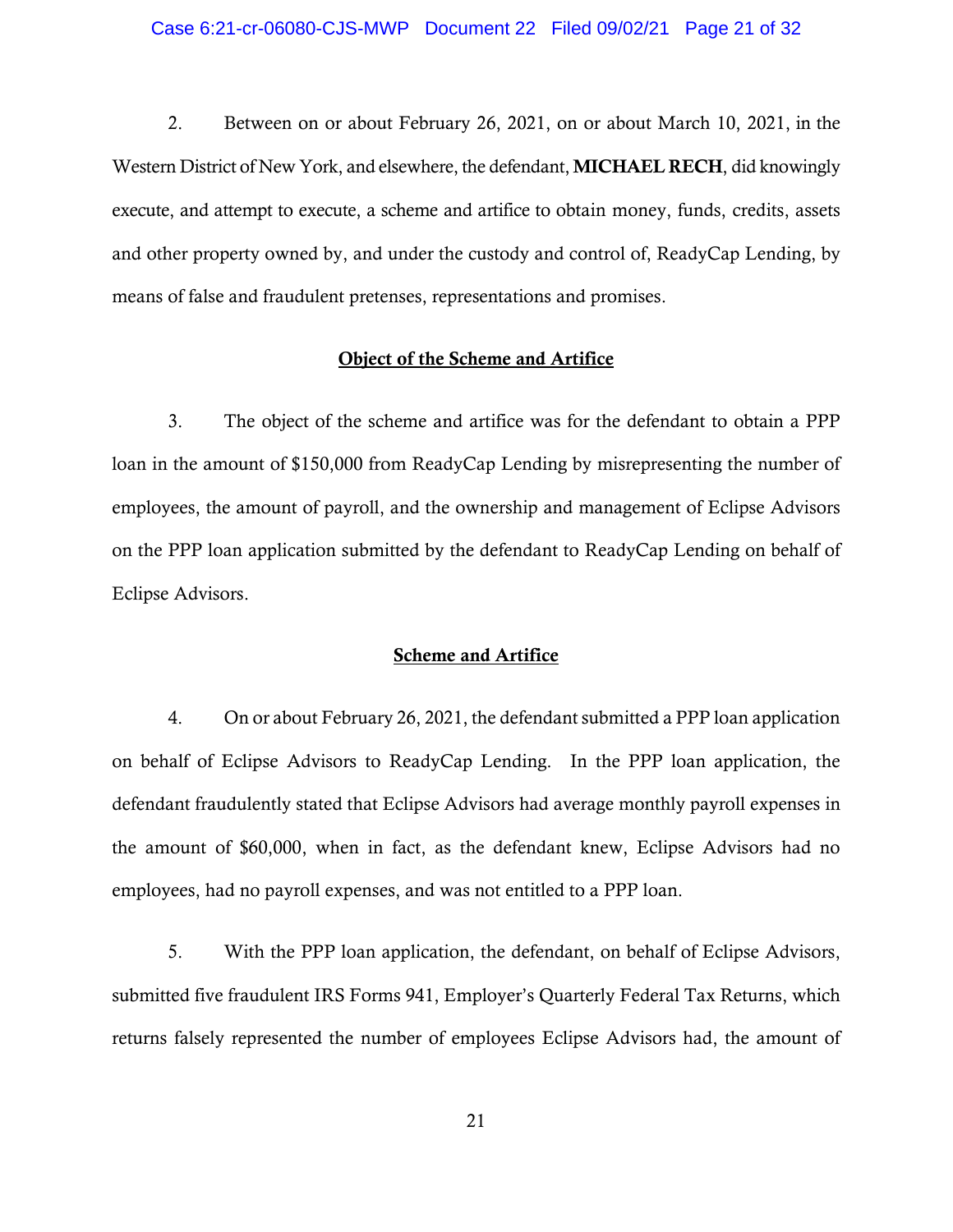wages and other compensation paid to such employees, and the amount of federal income tax withheld from such employee's wages.

6. The defendant also falsely stated on the PPP loan application that he was not the owner and had no control of any other business, when in fact, as the defendant knew, he owned and controlled Guardian of Humanity.

All in violation of Title 18, United States Code, Section 1344(2).

### COUNT 36 (Wire Fraud)

#### The Grand Jury Further Charges That:

1. The allegations in the Introduction and Count 35 are incorporated herein by reference.

2. Between on or about February 26, 2021, and on or about March 10, 2021, in the Western District of New York, and elsewhere, the defendant, MICHAEL RECH, did devise, and intend to devise, a scheme and artifice to defraud ReadyCap Lending and the SBA, and to obtain money and property from such entities by means of false and fraudulent pretenses, representations and promises, and which scheme and artifice affected a financial institution.

3. On or about February 26, 2021, in the Western District of New York, and elsewhere, the defendant, for the purpose of executing the scheme and artifice, did transmit, and cause to be transmitted, by means of wire communication in interstate commerce, writings, signs, signals, pictures, and sounds, that is, the submission by the defendant of the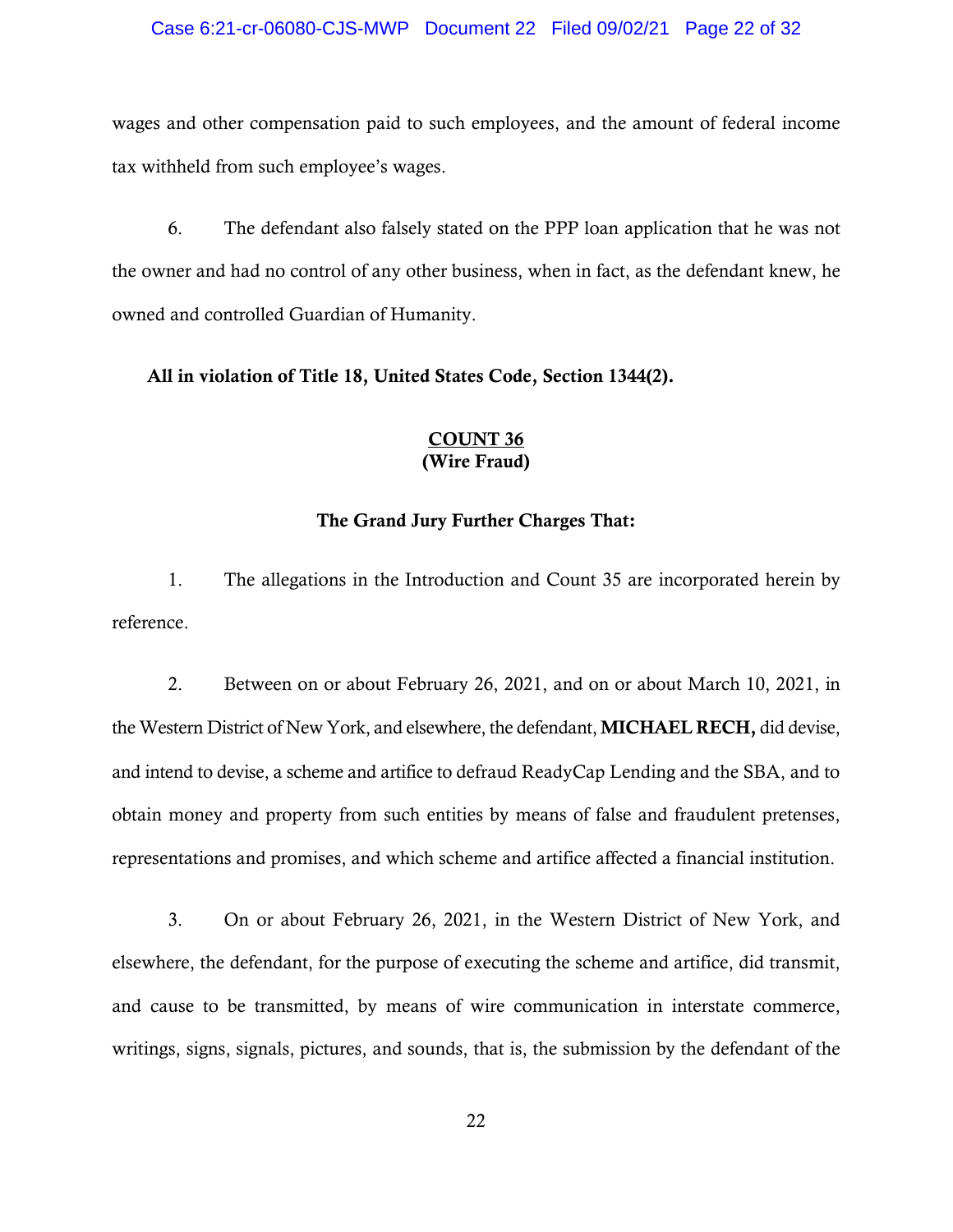PPP loan application from the Western District of New York to ReadyCap Lending's thirdparty server outside of New York State.

#### All in violation of Title 18, United States Code, Section 1343.

# COUNT 37 (Wire Fraud)

# The Grand Jury Further Charges That:

1. The allegations in the Introduction are incorporated herein by reference.

2. Between on or about April 28, 2020, and on or about April 29, 2020, in the Western District of New York, and elsewhere, the defendant, MICHAEL RECH, did devise, and intend to devise, a scheme and artifice to defraud PayPal and the SBA, and to obtain money and property from such entities by means of false and fraudulent pretenses, representations and promises.

# Object of the Scheme and Artifice

3. The object of the scheme and artifice was for the defendant to obtain a PPP loan in the amount of \$62,500 by misrepresenting the number of employees and the amount of payroll on the PPP loan application submitted by the defendant to PayPal on behalf of Eclipse Advisors.

#### Scheme and Artifice

4. On or about April 28, 2020, the defendant submitted a PPP loan application on behalf of Eclipse Advisors to PayPal. In the PPP loan application, the defendant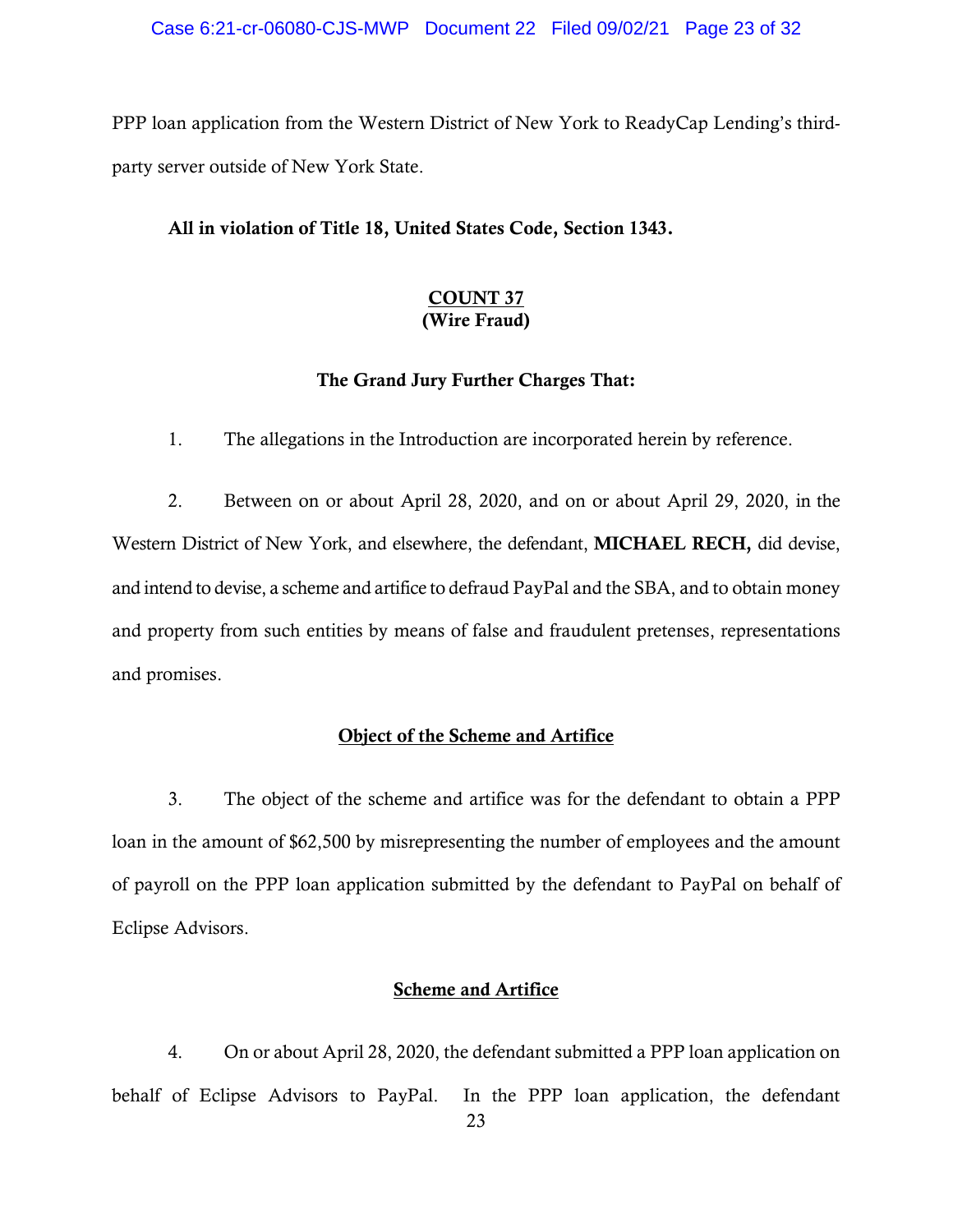#### Case 6:21-cr-06080-CJS-MWP Document 22 Filed 09/02/21 Page 24 of 32

fraudulently stated that Eclipse Advisors had average monthly payroll expenses in the amount of \$25,000, when in fact, as the defendant knew, Eclipse Advisors had no employees, had no payroll expenses, and was not entitled to a PPP loan.

5. Between on or about April 28, 2020, and on or about April 29, 2020, in the Western District of New York, and elsewhere, the defendant, for the purpose of executing the scheme and artifice, did transmit, and cause to be transmitted, by means of wire communication in interstate commerce, writings, signs, signals, pictures, and sounds, that is, the submission by the defendant of the PPP loan application from the Western District of New York to PayPal's third-party server outside of New York State.

# All in violation of Title 18, United States Code, Section 1343.

### COUNT 38 (Bank Fraud)

# The Grand Jury Further Charges That:

1. The allegations in the Introduction are incorporated herein by reference.

2. Between on or about January 20, 2021, and on or about March 2, 2021, in the Western District of New York, and elsewhere, the defendant, **MICHAEL RECH**, did knowingly execute, and attempt to execute, a scheme and artifice to obtain money, funds, credits, assets and other property owned by, and under the custody and control of, Canandaigua National Bank, by means of false and fraudulent pretenses, representations and promises.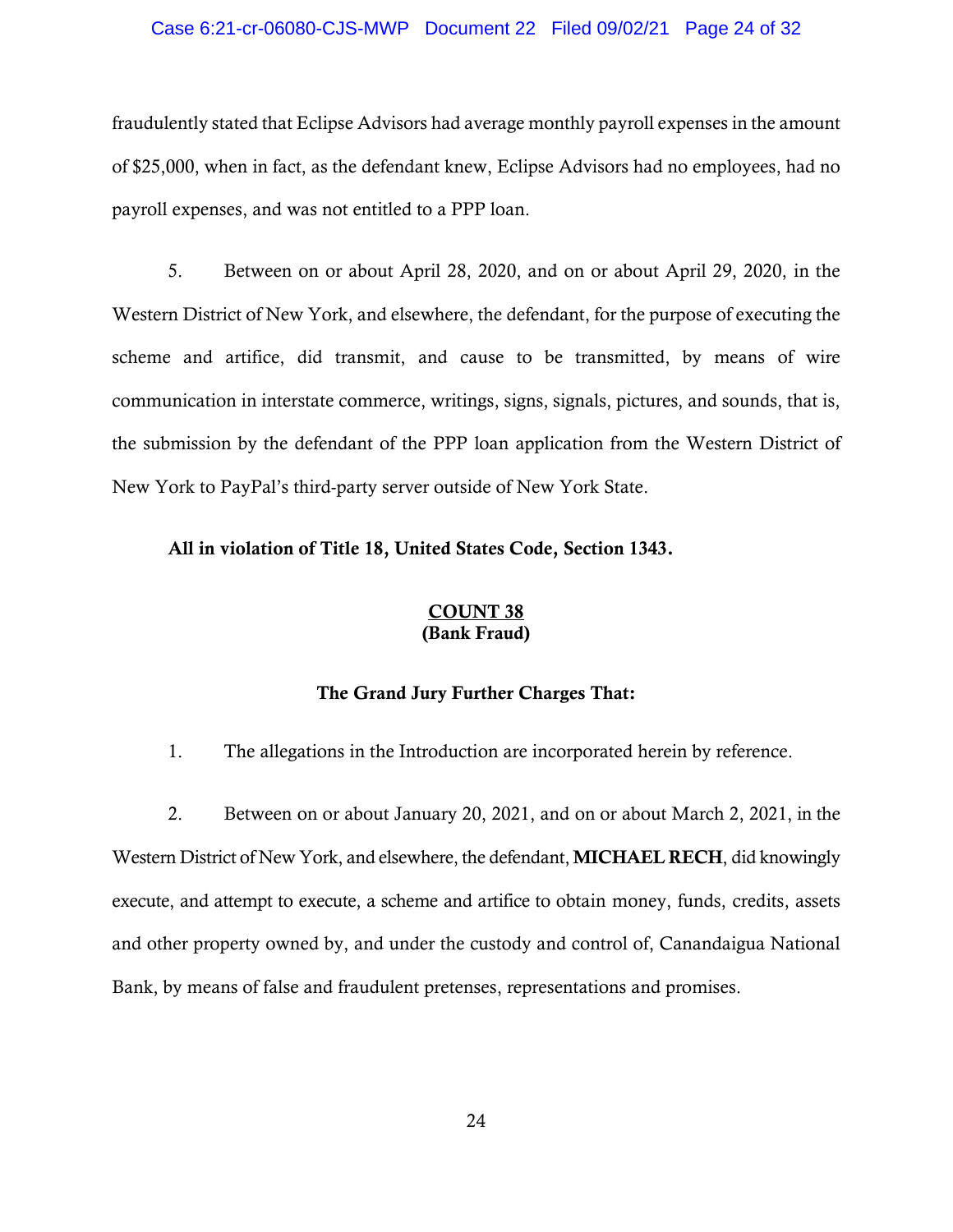#### Object of the Scheme and Artifice

3. The object of the scheme and artifice was for the defendant to obtain a PPP loan in the amount of \$150,000 from Canandaigua National Bank by misrepresenting the number of employees, the amount of payroll, and the ownership and management of Guardian of Humanity on the PPP loan application submitted by the defendant to Canandaigua National Bank on behalf of Guardian of Humanity.

### Scheme and Artifice

4. On or about January 20, 2021, the defendant submitted a PPP loan application on behalf of Guardian of Humanity to Canandaigua National Bank. In the PPP loan application, the defendant fraudulently stated that Guardian of Humanity had eight employees, when in fact, as the defendant knew, Guardian of Humanity had no employees and was not entitled to a PPP loan.

5. With the PPP loan application, the defendant, on behalf of Guardian of Humanity, submitted fraudulent IRS Forms 941, Employer's Quarterly Federal Tax Returns, which returns falsely represented the number of employees Guardian of Humanity had, the amount of wages and other compensation paid to such employees, and the amount of federal income tax withheld from such employees' wages.

6. The defendant also falsely stated on the PPP loan application that he was not the owner or had any control of any other business, when in fact, as the defendant knew, he owned and controlled Eclipse Advisors.

25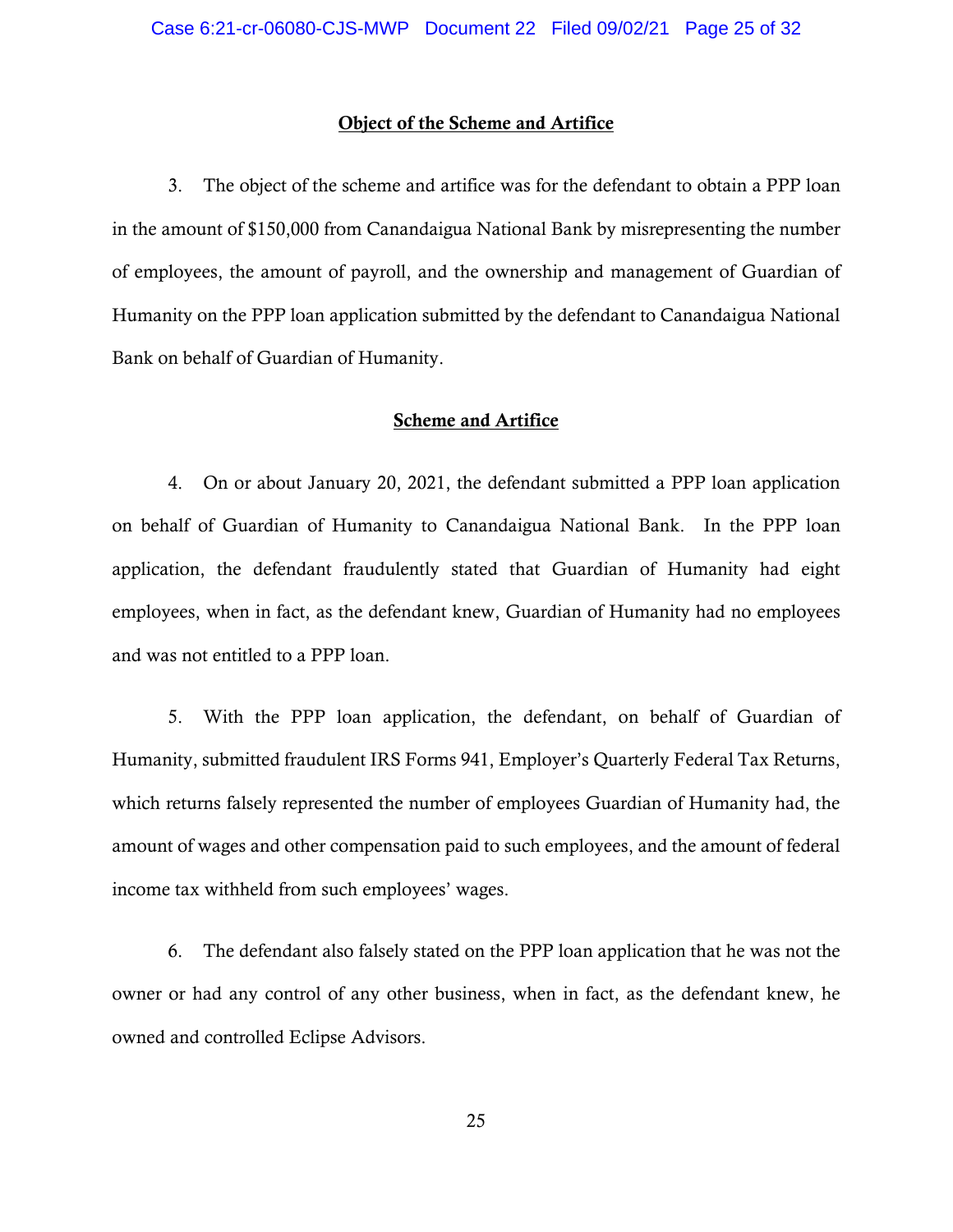# All in violation of Title 18, United States Code, Section 1344(2).

### COUNT 39 (Wire Fraud)

### The Grand Jury Further Charges That:

1. The allegations in the Introduction and Count 38 are incorporated herein by reference.

2. Between on or about January 20, 2021, and on or about March 2, 2021, in the Western District of New York, and elsewhere, the defendant, MICHAEL RECH, did devise, and intend to devise, a scheme and artifice to defraud Canandaigua National Bank and the SBA, and to obtain money and property from such entities by means of false and fraudulent pretenses, representations and promises, and which scheme mand artifice affected a financial institution.

3. Between on or about January 20, 2021, and on or about March 2, 2021, in the Western District of New York, and elsewhere, the defendant, for the purpose of executing the scheme and artifice, did transmit, and cause to be transmitted, by means of wire communication in interstate commerce, writings, signs, signals, pictures, and sounds, that is, the submission by the defendant of the PPP loan application from the Western District of New York to Canandaigua National Bank's third-party server located outside of New York State.

#### All in violation of Title 18, United States Code, Section 1343.

26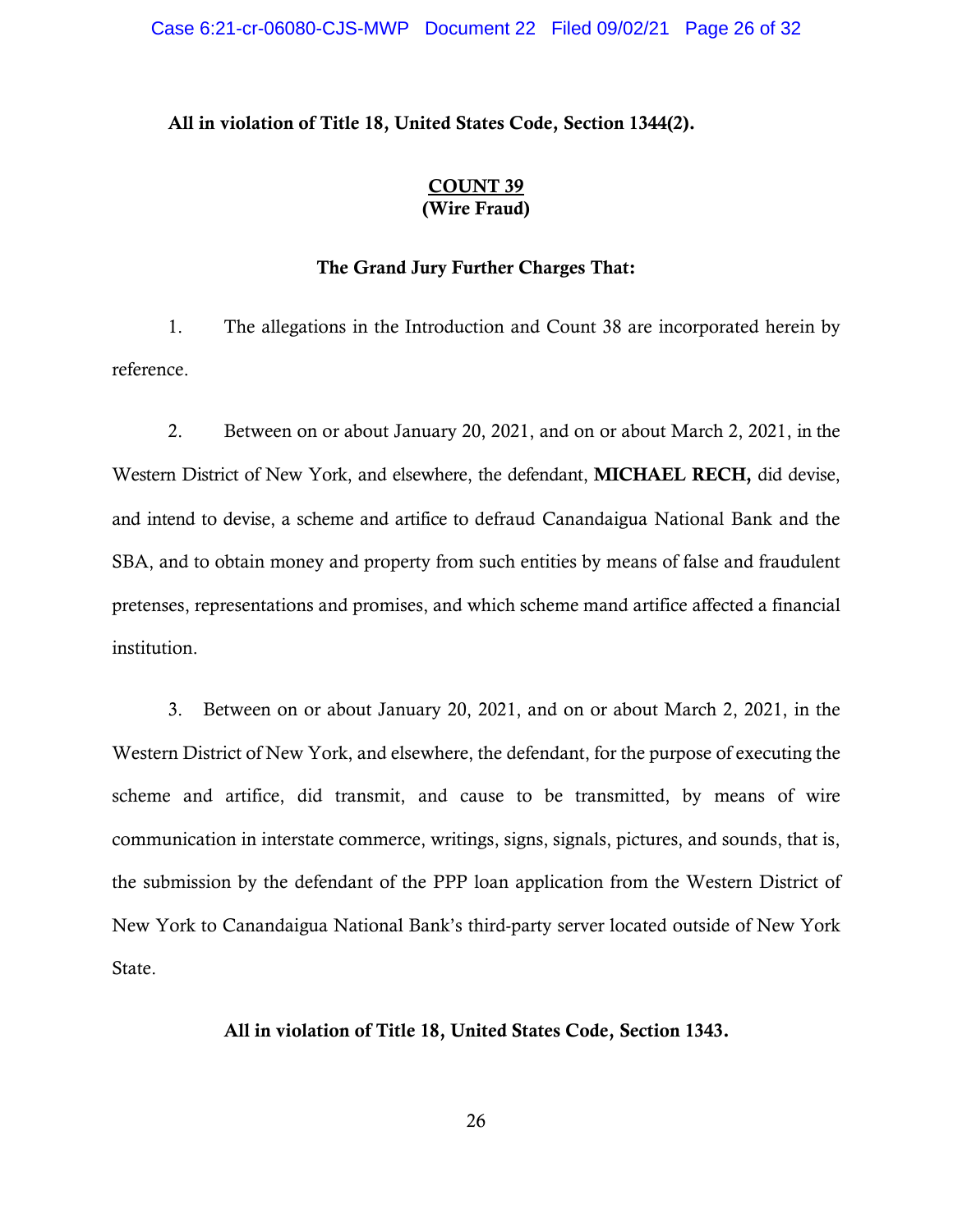# COUNT 40 (Wire Fraud)

### The Grand Jury Further Charges That:

1. The allegations in the Introduction are incorporated herein by reference.

2. On or about January 21, 2021, in the Western District of New York, and elsewhere, the defendant, MICHAEL RECH, did devise, and intend to devise, a scheme and artifice to defraud PayPal and the SBA, and to obtain money and property from such entities by means of false and fraudulent pretenses, representations and promises.

## Object of the Scheme and Artifice

3. The object of the scheme and artifice was for the defendant to obtain a PPP loan in the amount of \$150,000 by misrepresenting the number of employees and the amount of payroll on the PPP loan application submitted by the defendant to PayPal on behalf of Guardian of Humanity.

### Scheme and Artifice

4. On or about January 21, 2021, the defendant submitted a PPP loan application on behalf of Guardian of Humanity to PayPal. In the PPP loan application, the defendant fraudulently stated that Guardian of Humanity had average monthly payroll expenses in the amount of \$60,000, when in fact, as the defendant knew, Guardian of Humanity had no employees, had no payroll expenses, and was not entitled to a PPP loan.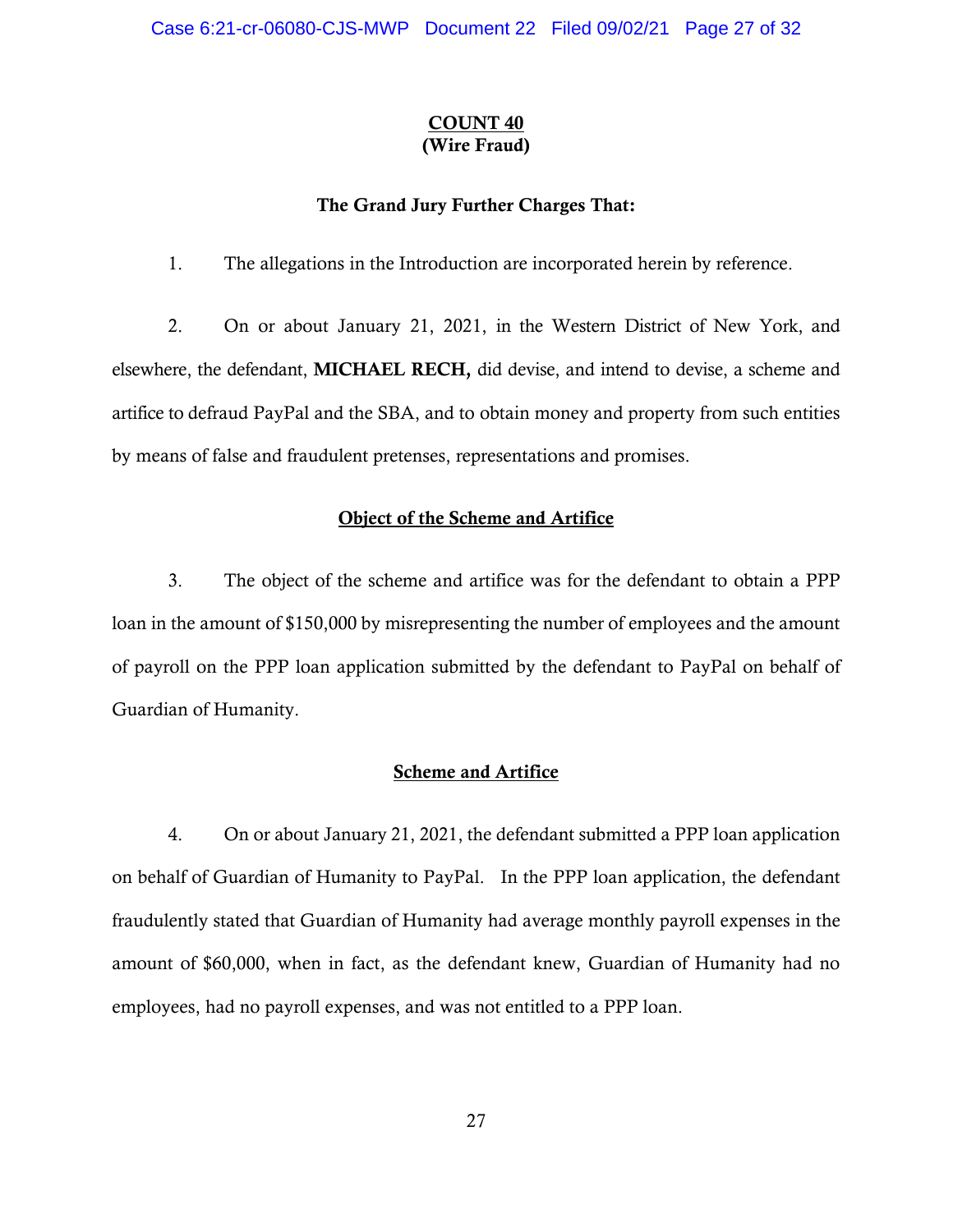5. On or about January 21, 2021, in the Western District of New York, and elsewhere, the defendant, for the purpose of executing the scheme and artifice, did transmit, and cause to be transmitted, by means of wire communication in interstate commerce, writings, signs, signals, pictures, and sounds, that is, the submission by the defendant of the PPP loan application from the Western District of New York to PayPal's third-party server outside of New York State.

#### All in violation of Title 18, United States Code, Section 1343.

# FIRST FORFEITURE ALLEGATION (Proceeds Forfeiture)

#### The Grand Jury Alleges That:

Upon conviction of one or both of the offenses set forth in Counts 1, 2, 15, 16, 21 through 24, 35 and 36 of this Indictment, the defendant, MICHAEL RECH, shall forfeit to the United States, pursuant to Title 18, United States Code, Section 981(a)(1)(C), and Title 28, United States Code, Section 2461(c), any property, real or personal, which constitutes or is derived from proceeds traceable to the offense. The property to be forfeited includes, but is not limited to, the following:

#### A. MONETARY SUM

The approximate sum of \$277,500 which sum of money is equal to the total amount of proceeds obtained as a result of the offense for which the defendant, MICHAEL RECH is charged in Counts 1, 2, 15, 16, 21 through 24, 35 and 36. In the event that the above sum is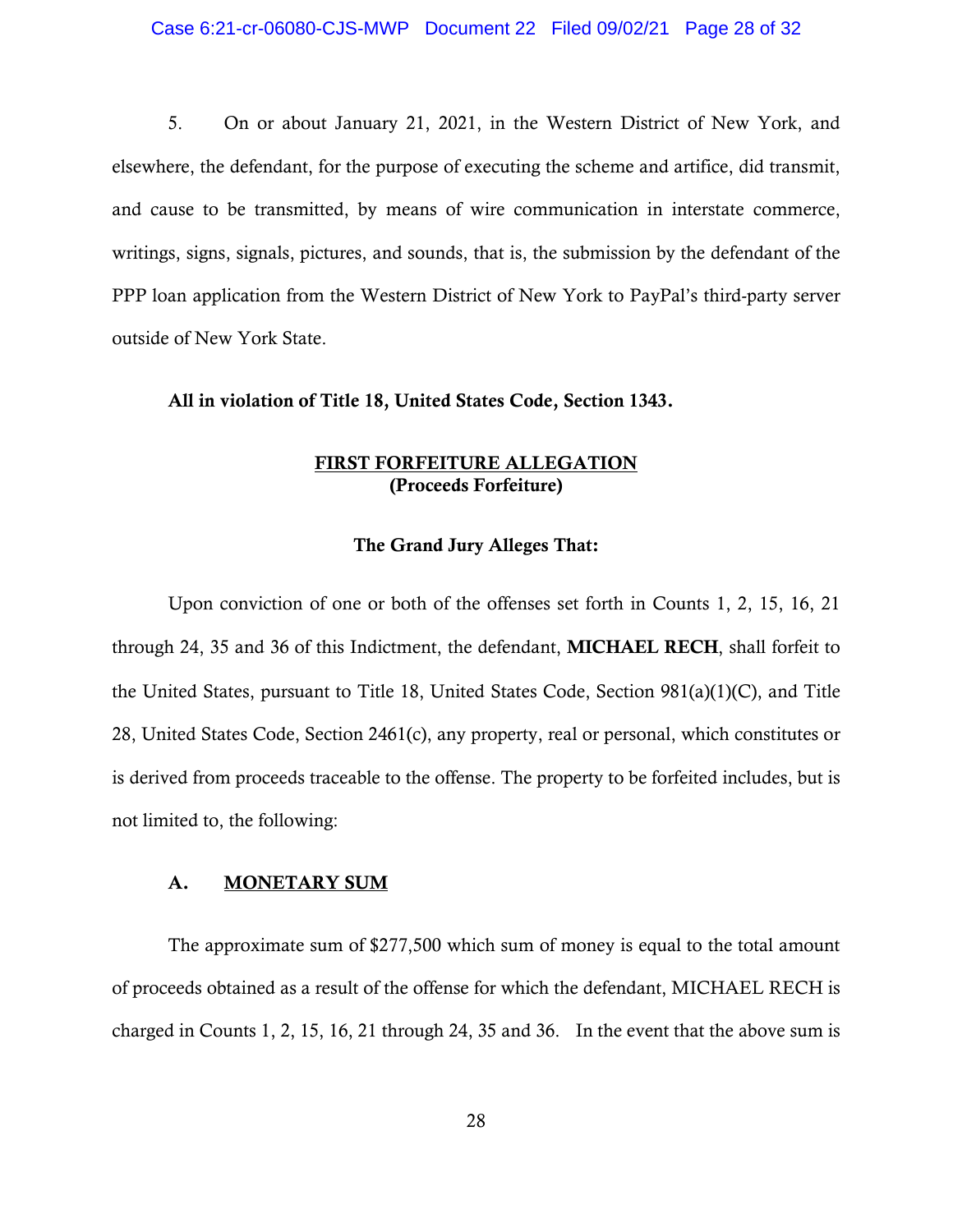not available, then a money judgment for the same amount will be entered against the defendant.

# B. BANK ACCOUNT

i. \$83,895.38 seized from Citizens Bank Acct#401369-8144 in the name of Eclipse Advisors, LLC seized on April 12, 2021

# C. UNITED STATES CURRENCY

i. \$193,604.62 United States Currency seized on March 26, 2021 from 5 Hilltop Drive, North Chili, NY 14514.

If any of the property described above, as a result of any act or omission of the defendant:

- 1. cannot be located upon the exercise of due diligence;
- 2. has been transferred or sold to, or deposited with, a third person;
- 3. has been placed beyond the jurisdiction of the Court;
- 4. has been substantially diminished in value; or
- 5. has been commingled with other property which cannot be divided without difficulty;

the United States of America shall be entitled to forfeiture of substitute property pursuant to

Title 21, United States Code, Section 853(p).

# All pursuant to Title 18, United States Code, Section 981(a)(1)(C), Title 21, United

# States Code, Section 853(p), and Title 28, United States Code, Section 2461(c).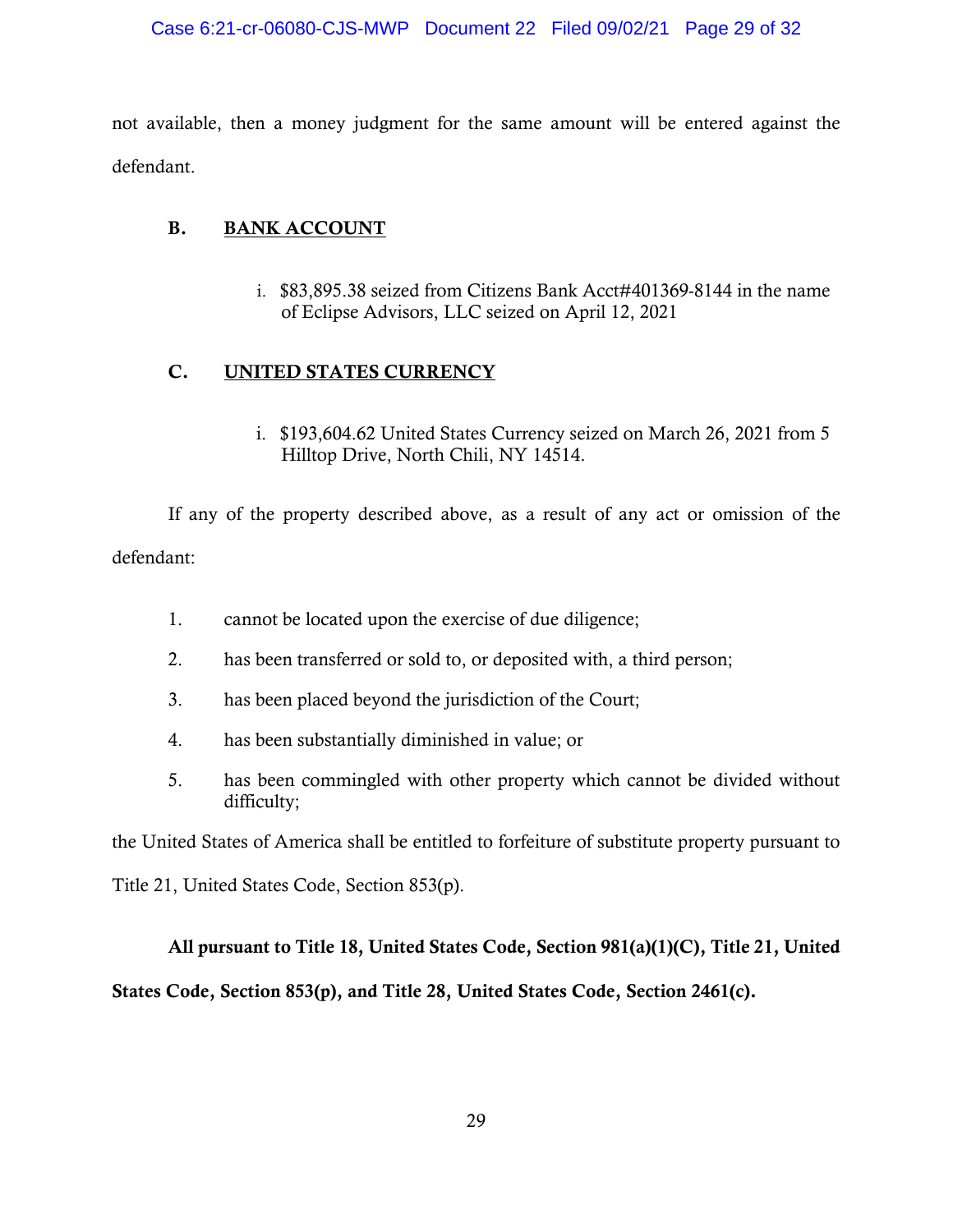# SECOND FORFEITURE ALLEGATION (Money Laundering Forfeiture)

#### The Grand Jury Further Alleges That:

Upon conviction of one or more of the offenses set forth in Counts 3 through 14, 17- 20, 25-34 of this Indictment, the defendant, MICHAEL RECH, shall forfeit to the United States, pursuant to Title 18, United States Code, Section 982(a)(1), the following property:

#### A. PROPERTY

All right, title and interest in any and all property involved in violations of Title 18, United States Code, Sections 1956 and 1957 for which the defendant is convicted, and all property traceable to such property, including the following: 1) all money or other property or traceable to such property, that was the subject of each transaction, transmission or transfer in violation of Sections 1956 and 1957; 2) all commissions, fees and other property constituting proceeds obtained as a result of those violations; and 3) all property or traceable to such property, used in any manner or part to commit or to facilitate the commission of those violations.

#### B. SPECIFIC ASSETS

The following specific assets which have been identified as property involved in a money laundering transaction or transactions:

#### BANK AND INVESTMENT ACCOUNTS:

i. \$83,895.38 seized from Citizens Bank Acct#401369-8144 in the name of Eclipse Advisors, LLC seized on April 12, 2021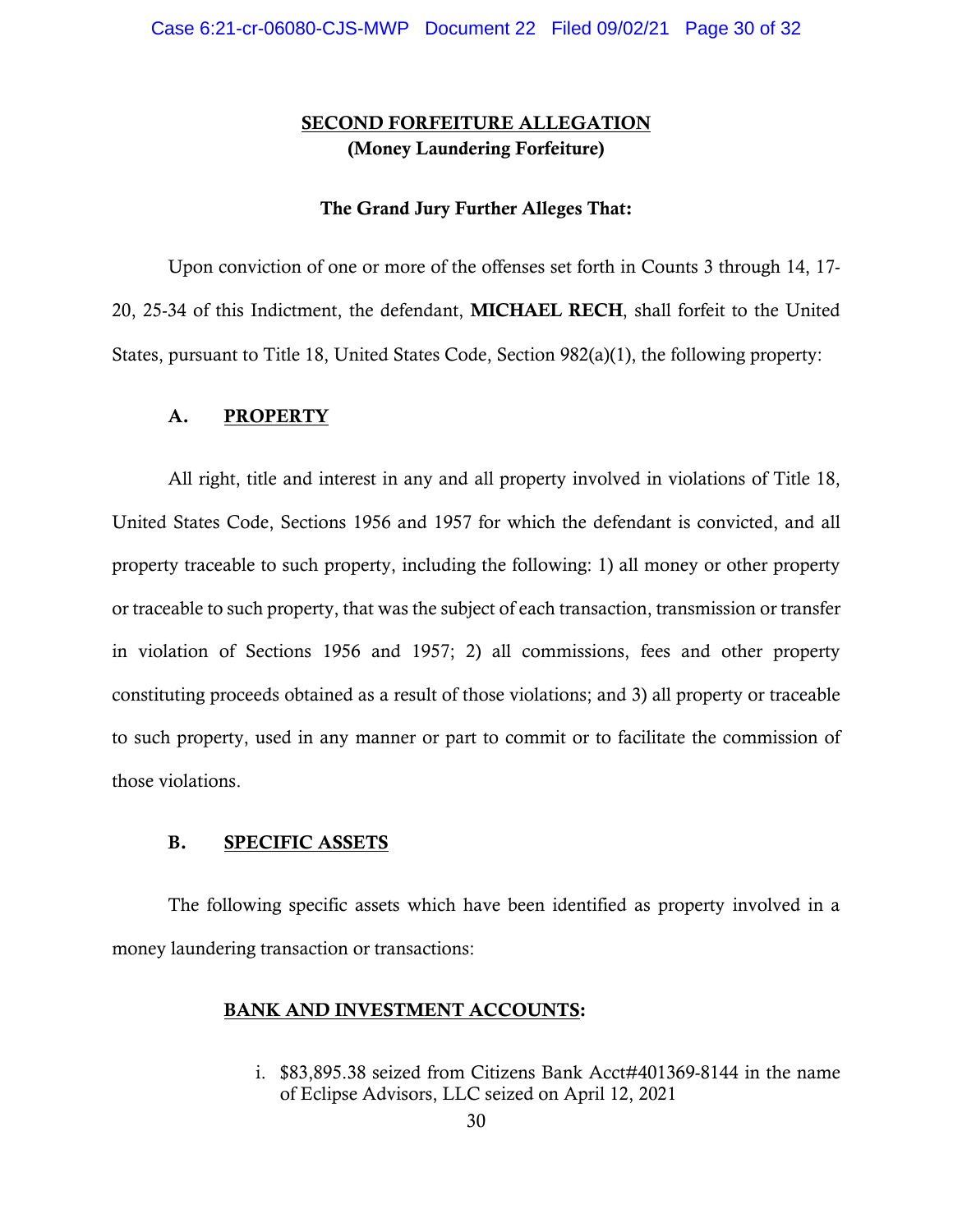# UNITED STATES CURRENCY:

i. \$193,604.62 United States Currency seized on March 26, 2021 from 5 Hilltop Drive, North Chili, NY 14514.

If any of the property described above as being subject to forfeiture, as a result of any act or omission of the defendant

- 1. cannot be located upon the exercise of due diligence;
- 2. has been transferred or sold to, or deposited with, a third person;
- 3. has been placed beyond the jurisdiction of the Court;
- 4. has been substantially diminished in value; or
- 5. has been commingled with other property which cannot be divided without difficulty;

the United States of America shall be entitled to forfeiture of substitute property pursuant to Title 21, United States Code, Section 853(p).

All pursuant to Title 18, United States Code, Section 982(a)(1) and Title 21, United States Code, Section 853(p).